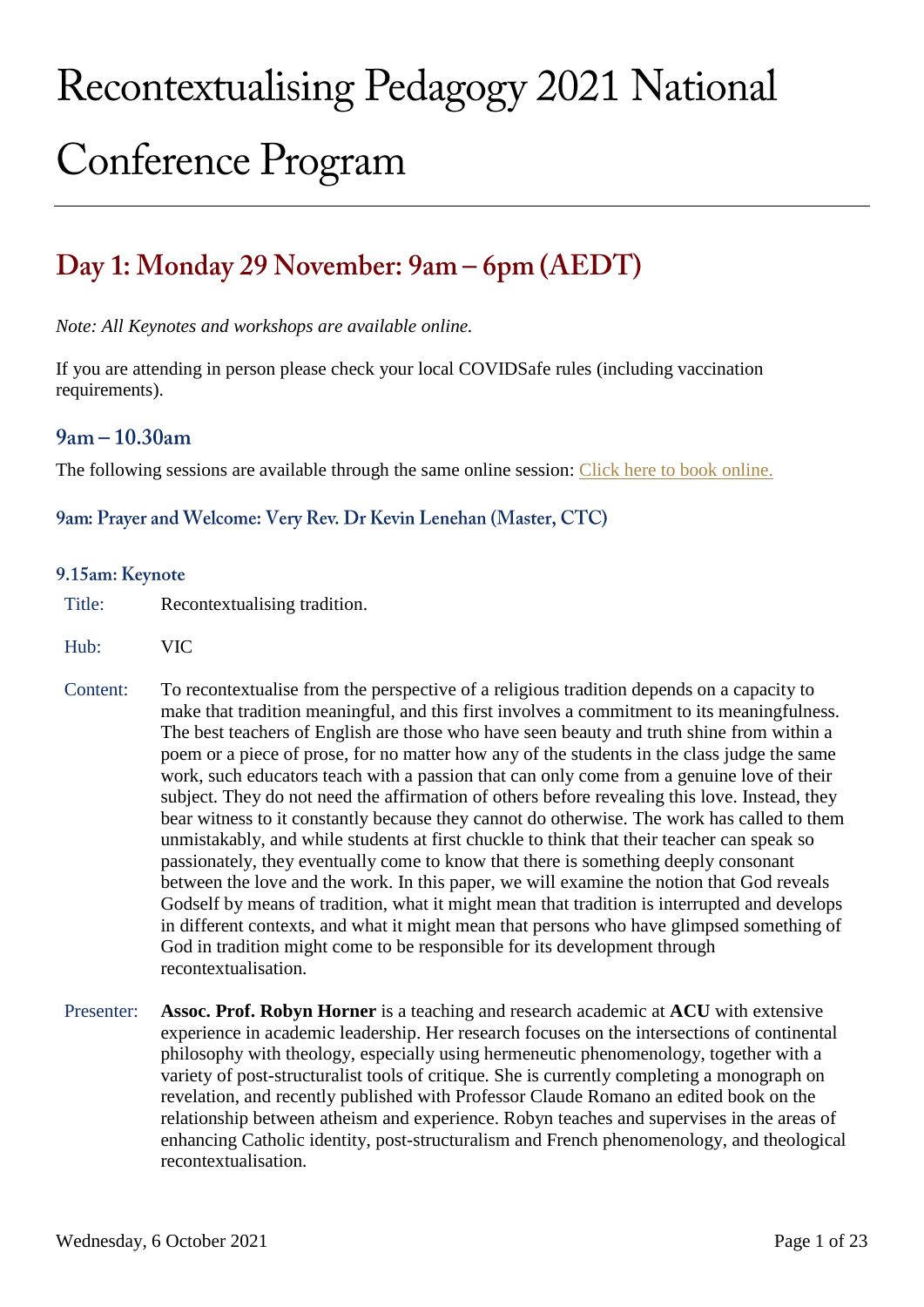# 10.30am Break

# 11am: Session 1 Workshops

Click on the title to book into that workshop.

# Leadership in the ECSI Space

- Title: Shifting Schools: [A practical process to support schools in implementing their ECSI report](https://divinity.zoom.us/meeting/register/tZwtdumspjooHNOlpEwvE_hemB9aobbPeK1J)  [recommendations.](https://divinity.zoom.us/meeting/register/tZwtdumspjooHNOlpEwvE_hemB9aobbPeK1J)
- Hub: Townsville
- Content: This workshop presents a practical strategy for reflecting upon and actioning **school ECSI report recommendations** in this programme. Townsville Catholic Education has produced a step-by-step process to guide principals and Catholic Identity teams in shifting their schools towards becoming recontextualised dialogue schools. Developed resources assist leaders to identify and prioritise areas for improvement based on analysis of data and an understanding of the three multivariate shifts. This process enables schools to embed Catholic Identity goals into strategic planning documents resulting in relevant, evidencebased activities and measurable outcomes Questions explored include:
	- How to ensure ECSI recommendations are actioned rather than gathering dust on the principal's shelf?
	- How to provide systemic support for Catholic Identity teams to reflect upon and action their ECSI data?
	- How to identify the shifts required to move schools towards becoming recontextualised dialogue schools?
	- How to embed ECSI recommendations within the school's cyclical review process?
- Presenter: **Sharyn Bell** has been an educator for 35 years, working in various roles including College Principal, System Curriculum Adviser, and Highly Accomplished and Lead Teacher Assessor. Sharyn has attained a Masters of Educational Leadership and is passionate about working with school leadership to develop explicit improvement agendas leading to better outcomes for students and staff. Currently a **Townsville Catholic Education** Religious Education Adviser, Sharyn is part of a service team seeking to enhance the Catholic Identity of schools in the Townsville Diocese through her work with leadership.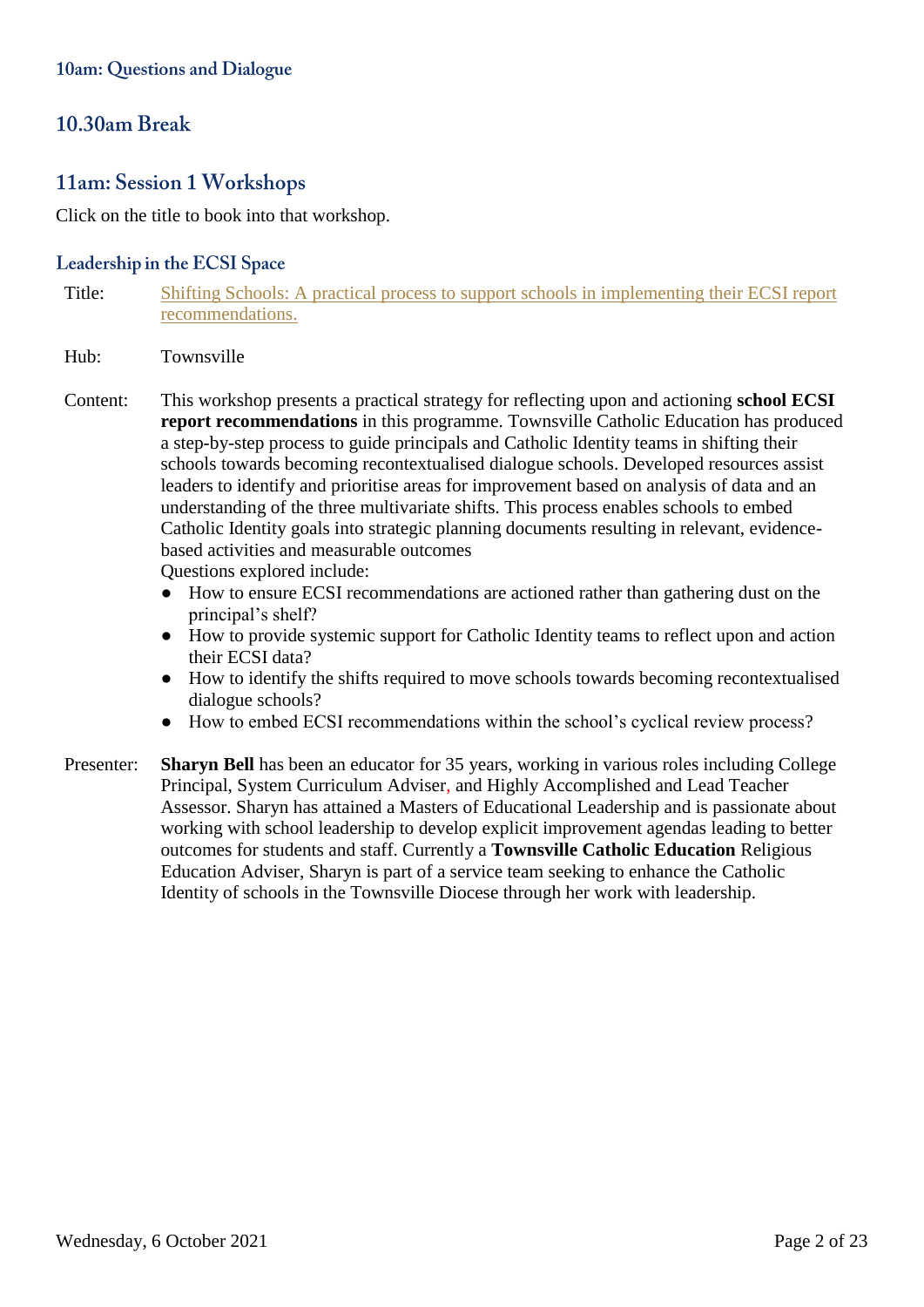# **Teacher Practice for Recontextualisation**

Title: [Entering the Tardis: Going back in time before coming forward.](https://divinity.zoom.us/meeting/register/tZAufuispzIrH9NbyyZFNDyeiiRQDkgbBS-A)

# Hub: VIC

Content: This workshop explores the process of **recontextualising scripture** and the importance of the context which gave rise to what we read today. Authors and communities, what is happening to them and what they are concerned about, all matter. Participants will explore practical strategies that ground scripture in its original context and thus prepare for its movement, its re-contextualisation, from one era to another. From simple planning decisions to more creative classroom activities, much can be done; the journey need not be overwhelming!

Questions explored include

- What is 'the hermeneutical gap' and how can I befriend it?
- What does it mean to call scripture a *deliberate* piece of writing and what does this mean for my reading and study of passages?
- How can I speak of scripture as true?
- What interpretive strategies do I already have to draw on?
- How does prayer ease the finding of meaning in a new, contemporary, context?
- Presenter: **Dr Margaret Carswell** is a teaching focussed academic at **ACU**, with extensive experience in Catholic Schools and the teaching of Religious Education. Her research and publications focus on the point at which Catholic biblical scholarship meets curriculum development, with a particular interest in classroom practices, methods, strategies and techniques which position passages for authentic meaning. Her work in critiquing the placement of scripture in religious education to enable a more hermeneutical engagement is recognised internationally. Margaret has worked in Catholic Education throughout Australia and overseas, where she has been and remains a critical friend, consultant, adviser, curriculum writer and team leader. Her current writing includes the production of school resources for primary and secondary schools in both Australia and England and Wales.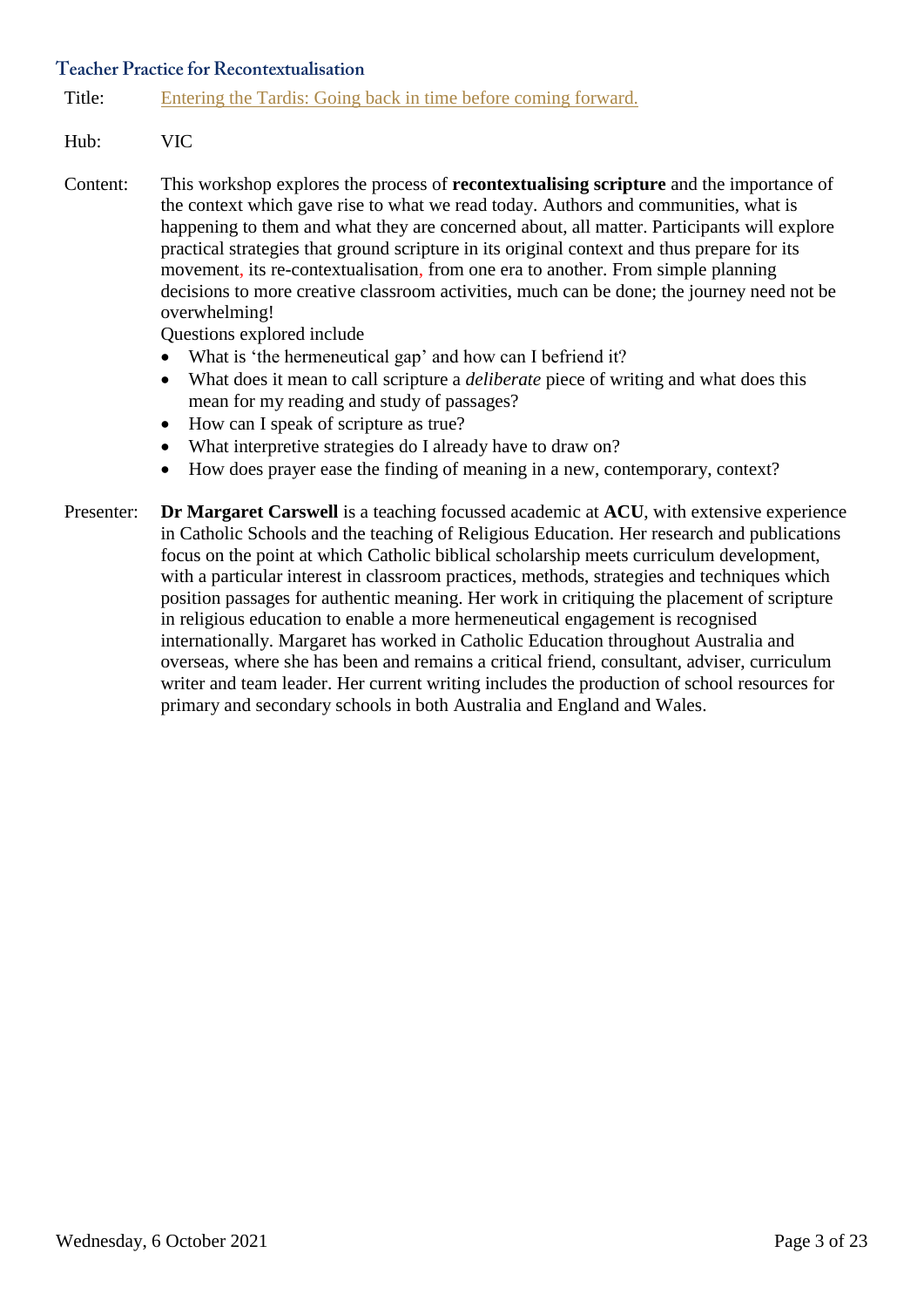Title: [Recontextualisation and the search for relevance: A double-edged sword?](https://divinity.zoom.us/meeting/register/tZMsdOmspz4pGNYLuNpR-OShCbvd0RaLOhdd)

# Hub: VIC

Content: This workshop explores the **challenges faced by religious education (RE) teachers** of implementing a pedagogical approach that is both culturally plausible and explicitly engages with the Catholic faith tradition. A recontextualising pedagogy seeks to meet this challenge. An investigation sought to ascertain the perspectives of RE teachers and leaders as to their understandings of recontextualisation and its application in the RE classroom, utilising semi-structured interviews. The workshop examines key findings from the research including strategies which facilitated recontextualisation, such as: supportive, knowledgeable RELs; a trusting staff environment; using Scripture as narrative and making links to the experiences of students; a Pedagogy of Encounter; and reference to Catholic Social Teaching.

Questions explored include

- What are the challenges of recontextualisation for teachers?
- How might leaders create dialogical environments?
- How does Pedagogy of Encounter support recontextualisation?

# Presenters: **Adrian Lacey** and **Margaret Waldeck**

- Adrian is Education Officer, Religious Education Learning and Teaching at **Melbourne Archdiocese Catholic Schools** (MACS). His research interests include factors that facilitate student engagement in religious education. Adrian supports the team responsible for the implementation of a hermeneutical, dialogical approach to RE learning (*Pedagogy of Encounter*) in the Melbourne Archdiocese.
- Margaret is a team leader on the Catholic Mission and Identity Team for **Melbourne Archdiocese Catholic Schools** (MACS). A teacher in Catholic schools for over 20 years, 15 of these were spent as Religious Education Leader, in the Eastern Region of Melbourne. Holding a Master is Religious Education from Australian Catholic University, she has spent the last 10 years working in Melbourne Archdiocese Catholic Schools as a Learning Consultant in Religious Education. In her role as team leader, she spends a large part of her time supporting consultants, school leadership teams and religious education leaders in particular, working in school improvement with a focus on religious education outcomes for students.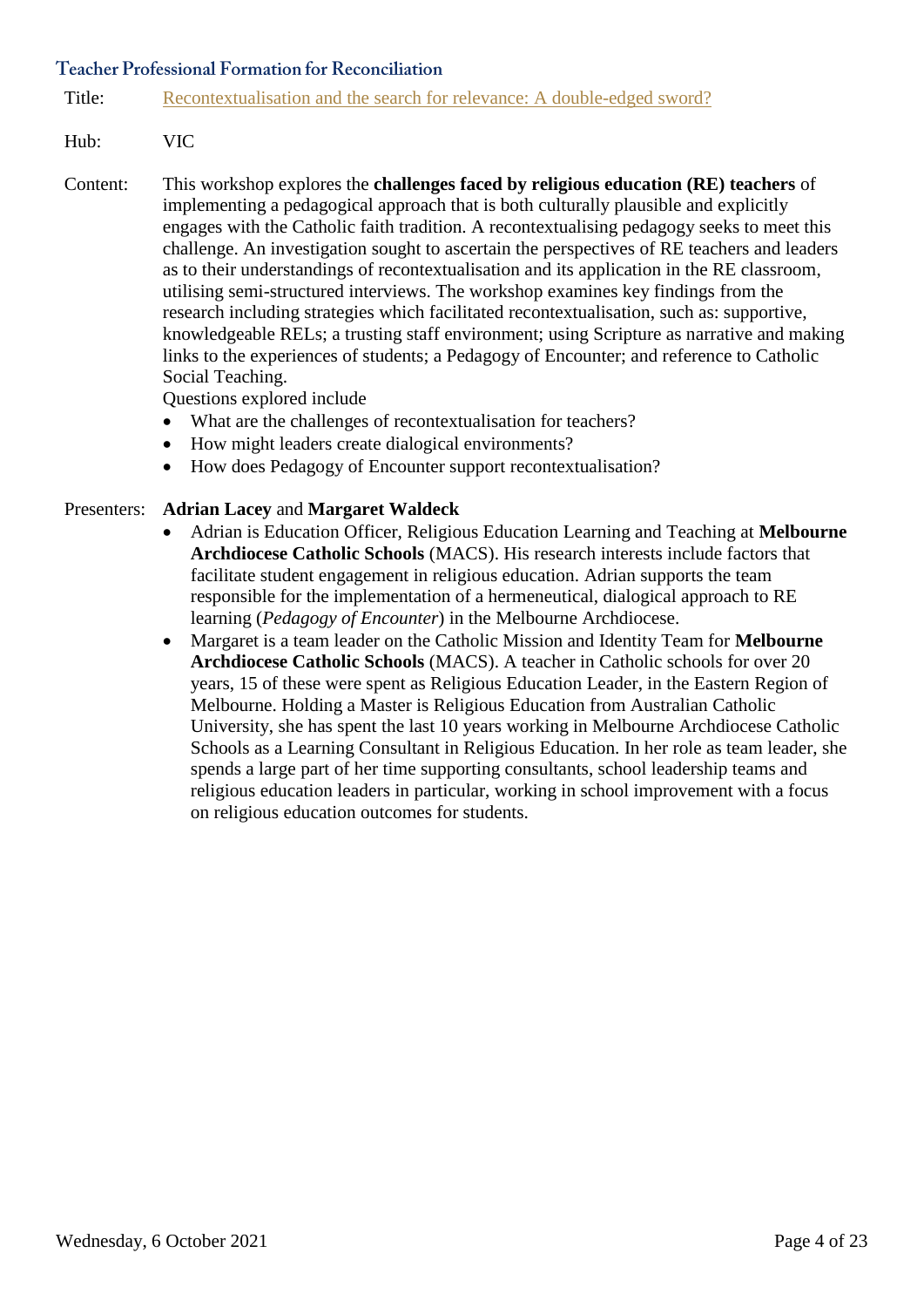# **Student Agency in Religious Education**

Title: [Stop lecturing: Student agency in the RE classroom.](https://divinity.zoom.us/meeting/register/tZ0sfuuprDMpG9TXQvNlbm8rNpS19CIPudE8)

# Hub: Online

Content: This workshop explores student voice and agency within dialogical classrooms based on the experiences of some Sandhurst schools. We will present our learnings from our work with some of our schools and engagement in the *Recontextualising Pedagogy Victorian Research Project* and demonstrate ways to encourage dialogue leading to recontextualisation in the RE classroom. In the teaching and learning of Religious Education, in Sandhurst, we believe firmly in placing our learners and their contexts at the centre and in seeking ways to facilitate dialogue through linking life and faith in a Praxis approach. Responses from primary students indicate dialogue gives students agency: "We can have discussions about a topic instead of being told about them. In our RE class the teacher allows discussion: I like that." Secondary students described the ideal Religious Education Teacher as one who "creates a relaxed classroom and encourages discussion; is open, listens, encourages & respects students to share their opinions without passing judgement; and is interested in what we think."

Questions explored include

- How can we ensure student voice is heard?
- What student data do we use to inform teaching and learning in religious education?
- Presenters: **David Walker** and **Lee Pethybridge** work for **Catholic Education Sandhurst LTD** as Education Officers: Religious Education. Together they have been supporting schools in Sandhurst through all aspects of the ECSI surveys for a number of years including as part of the Recontextualising *Pedagogy Victorian Research Project* conducted by Catholic Theological College University of Divinity.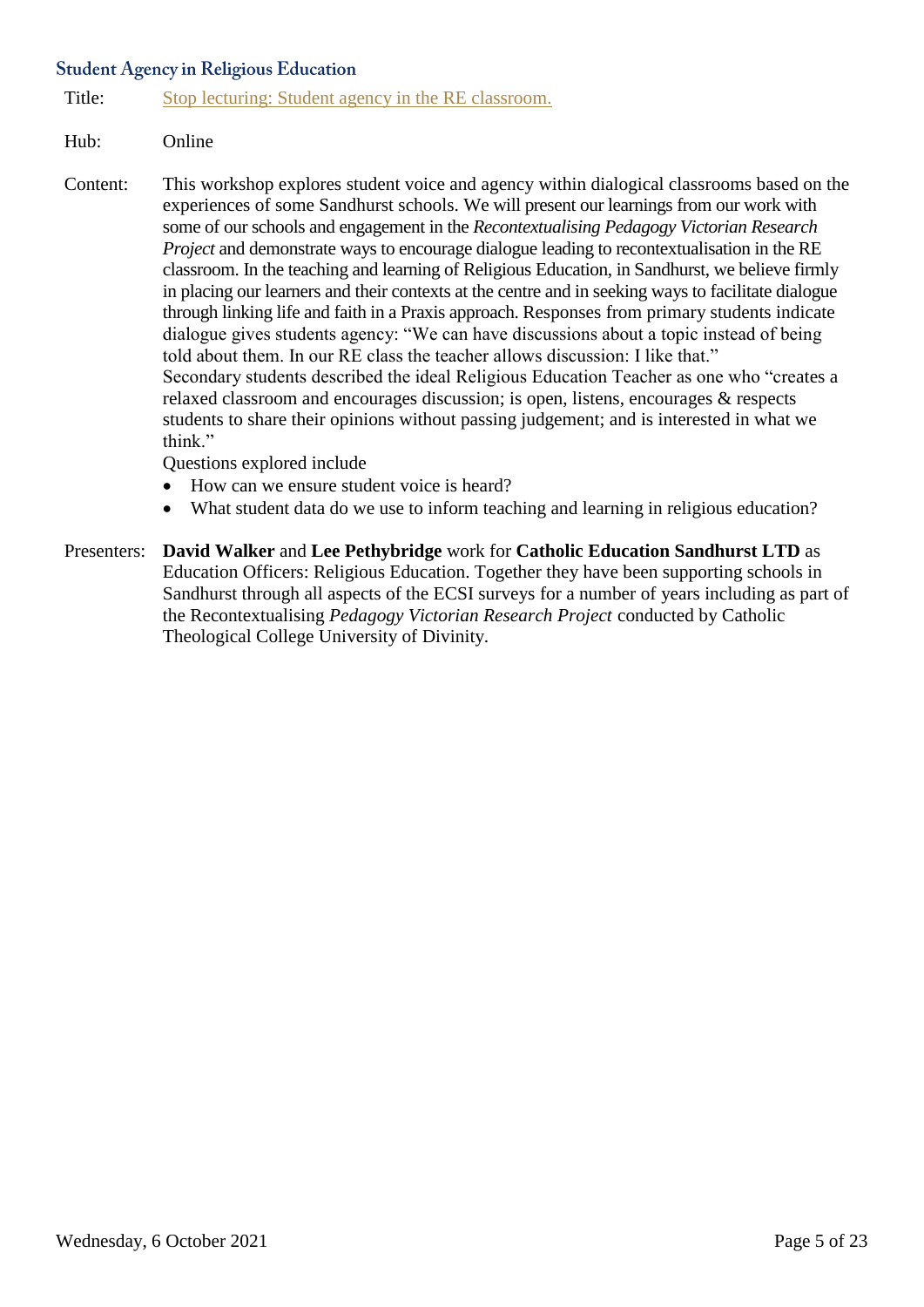# 12pm: Session 2 Workshops

# Leadership in the ECSI Space

*No workshop*

# **Teacher Practice for Recontextualisation**

Title: [The invitation to prayer in Catholic schools: A student centred approach.](https://divinity.zoom.us/meeting/register/tZcsd-Cgqj8pHdWYCiLoyOXffynX2HVfwSw-)

- Hub: VIC
- Content: This workshop explores the ten characteristics of prayer in a Catholic Dialogue School and consider how these characteristics might be engaged to support staff theological formation. The ten characteristics of prayer have been developed by researchers at KU Leuven, in partnership with the Australian ECSI Professional Learning Consortium and Catholic Education Offices around Australia, and form the basis of the **Prayer Renewal Project** currently being piloted in twelve Australian Catholic schools. Participants in this workshop are invited to bring along a prayer that has been used recently in their school community (with students, staff or parents) and will be invited to engage the ten characteristics to recontextualise the prayer. The chosen prayer can be a single prayer, for example, a school prayer, or it can be a longer prayer experience, such as an opening prayer for a staff formation day.

Questions explored include:

- What is the Prayer Renewal Project?
- What are the ten characteristics of prayer in a Catholic Dialogue School?
- How do we engage the ten characteristics when preparing prayer experiences?
- How might we engage the ten characteristics of prayer in Catholic education communities to support the development of post-critical belief?
- Presenter: **Dr Teresa Brown** is a teacher and researcher in the School of Theology at **ACU**. Having previously worked in Catholic secondary schools as a teacher and leader of Religious Education and Professional Learning, she now works with Catholic Education partners around Australia and with research partners at KU Leuven to support schools in the articulation, enhancement, and practice of their Catholic identity.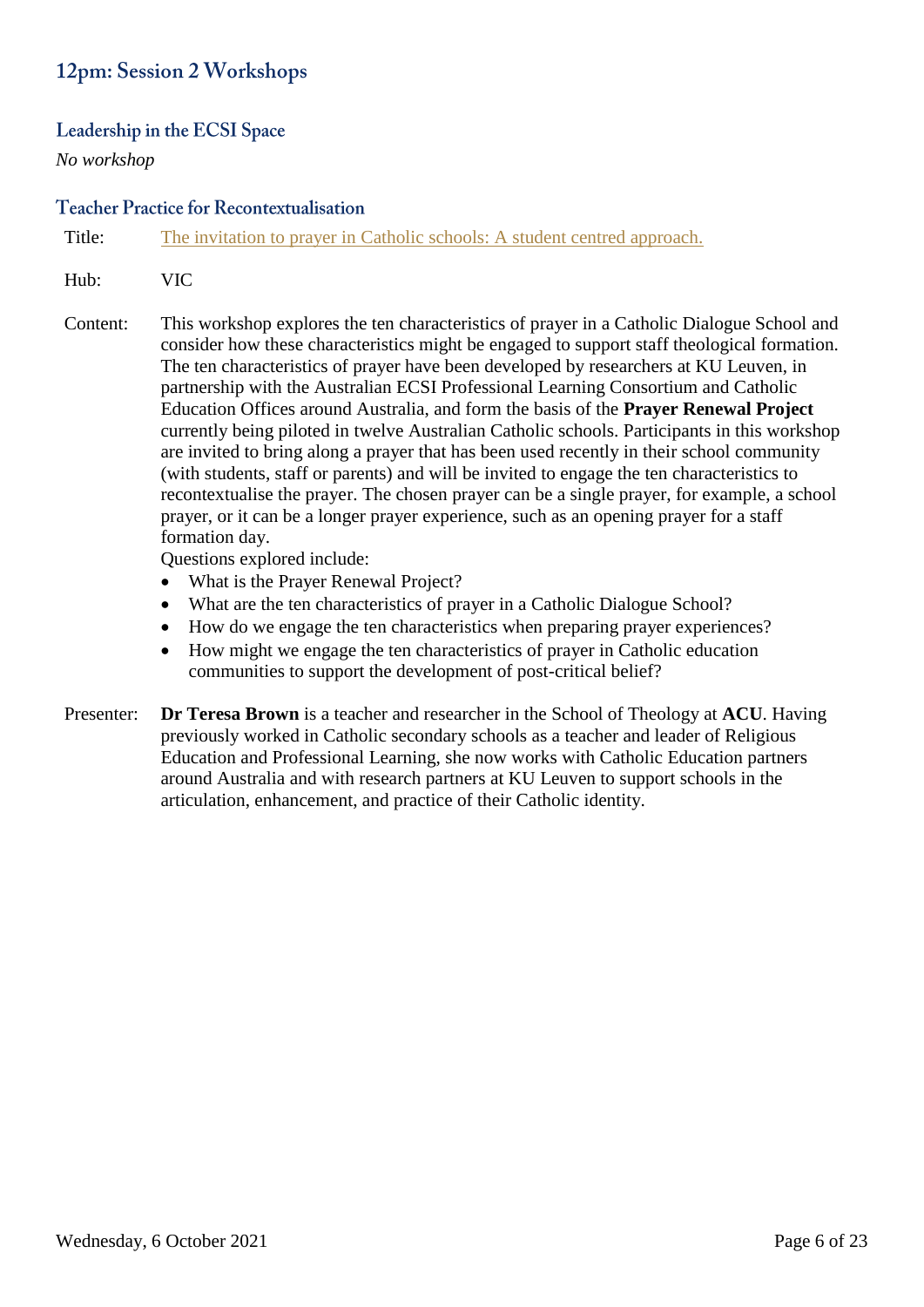Title: [Wisdom method for recontextualisation: Strategies to open the hermeneutical space.](https://divinity.zoom.us/meeting/register/tZAuceuqqDkqGdIjuPJa6TufxQ8l6ancWK7P)

- Hub: VIC
- Content: This workshop will explore recontextualisation as discovering and opening the 'hermeneutical space' and present a wisdom framework to enhance the process. Wisdom will be defined as a way of participatory (or engaged) knowing and connected to human wholeness. A wisdom framework will be proposed with four dimensions to cultivate wholeness: compassion, contemplation, creativity, and communion. Practical strategies will be explored seeking to open the hermeneutical space in the process of engaging with texts in religious education.

Questions discussed include:

- How do we open the hermeneutical space in the process of recontextualisation in ways that responds to human wholeness?
- What are some practical ways to do this?
- Presenter: **Dr Christopher Morris**, Catholic Theological College (University of Divinity), is a lecturer in areas of spirituality and meditation at Catholic Theological College. His research focuses on 'wisdom knowing' and ways to cultivate wholeness.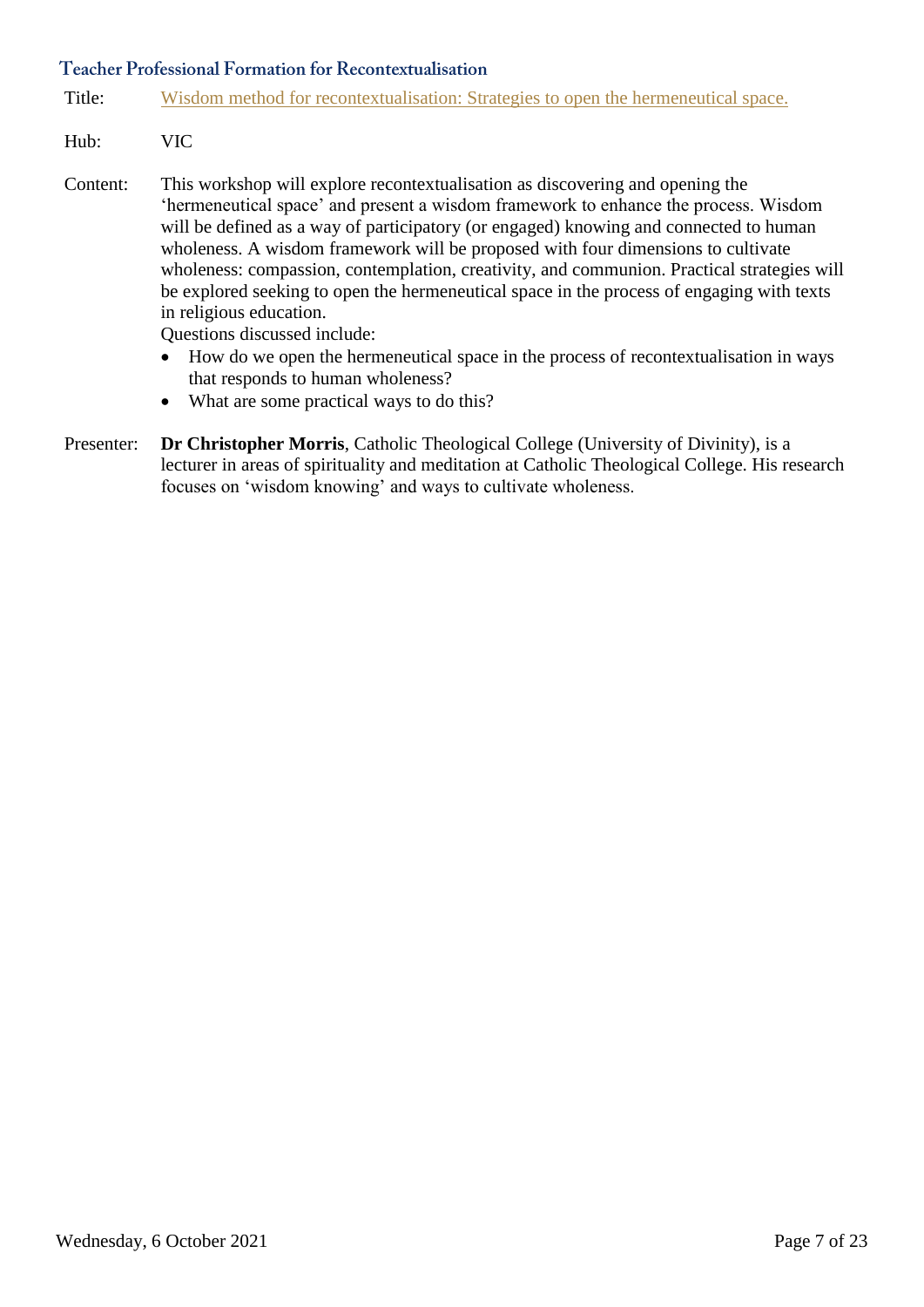# **Student Agency in Religious Education**

Title: [Mary said Yes! Developing retreat experiences for students that invite dialogue and](https://divinity.zoom.us/meeting/register/tZEtdO2gqzwjGNwkqNDSU1-hX2jDwnAAxysI)  [recontextualisation as they progress through secondary schooling.](https://divinity.zoom.us/meeting/register/tZEtdO2gqzwjGNwkqNDSU1-hX2jDwnAAxysI)

# Hub: Cairns

Content: After engaging in the **ECSI Prayer Renewal Project**, Rachel and Theresa decided to embark on a renewal of St Mary's retreat program. This review and renewal has been part of a four year process which is responding to ESCI recommendations to foster a dialogue school which "encourage the development of Catholic spirituality marked by solidarity within a plural context." This workshop will briefly overview the Retreat Renewal process and share the ways in which students are being invited to be co-creators of the *Mary said Yes!* **Retreat Program** 2022 and beyond. Participants will be invited to engage in an experience that invites and fosters student voice in the co-design and co-creation of Retreat programs.

Questions explored include:

- How do we provide opportunities for students to share authentic voice in the creation and delivery of School retreat programs?
- How do we invite students into processes of recontextualisation within a retreat program?
- How do we provide opportunities for students to nurture/enhance their experiences of retreat when they return to the school context?

#### Presenters: **Rachel McLean** and **Theresa Redgwell**

- Rachel is Leader Formation for **Cairns Catholic Education Services**. A passionate educational leader, Rachel is motivated by a pursuit of justice in all aspects of education: curriculum; pastoral care; leadership; outreach; and faith-based learning experiences. Her creative and disciplined approach to identifying needs, consulting and collaborating with communities and co-creating options for change has been honed through her experiences in Education settings in NSW, Queensland and Tanzania. Her faith is sustained through her practice of Ignatian Spirituality which forms and informs her ways of proceeding.
- Theresa is Assistant Principal Mission at **St Mary's Catholic College Woree**. Theresa's approach to education and leadership has been framed by the Gospel invitation of hospitality. In her current role as Assistant Principal Mission, this way of welcome has been animated for students and staff through: pastoral accompaniment; encouragement and empowerment of personal faith witness; and a collaborative and co-creating way of operating. Her desire to open dialogue and encourage spiritual and personal growth drives Theresa's way of proceeding.

# 1pm: Lunch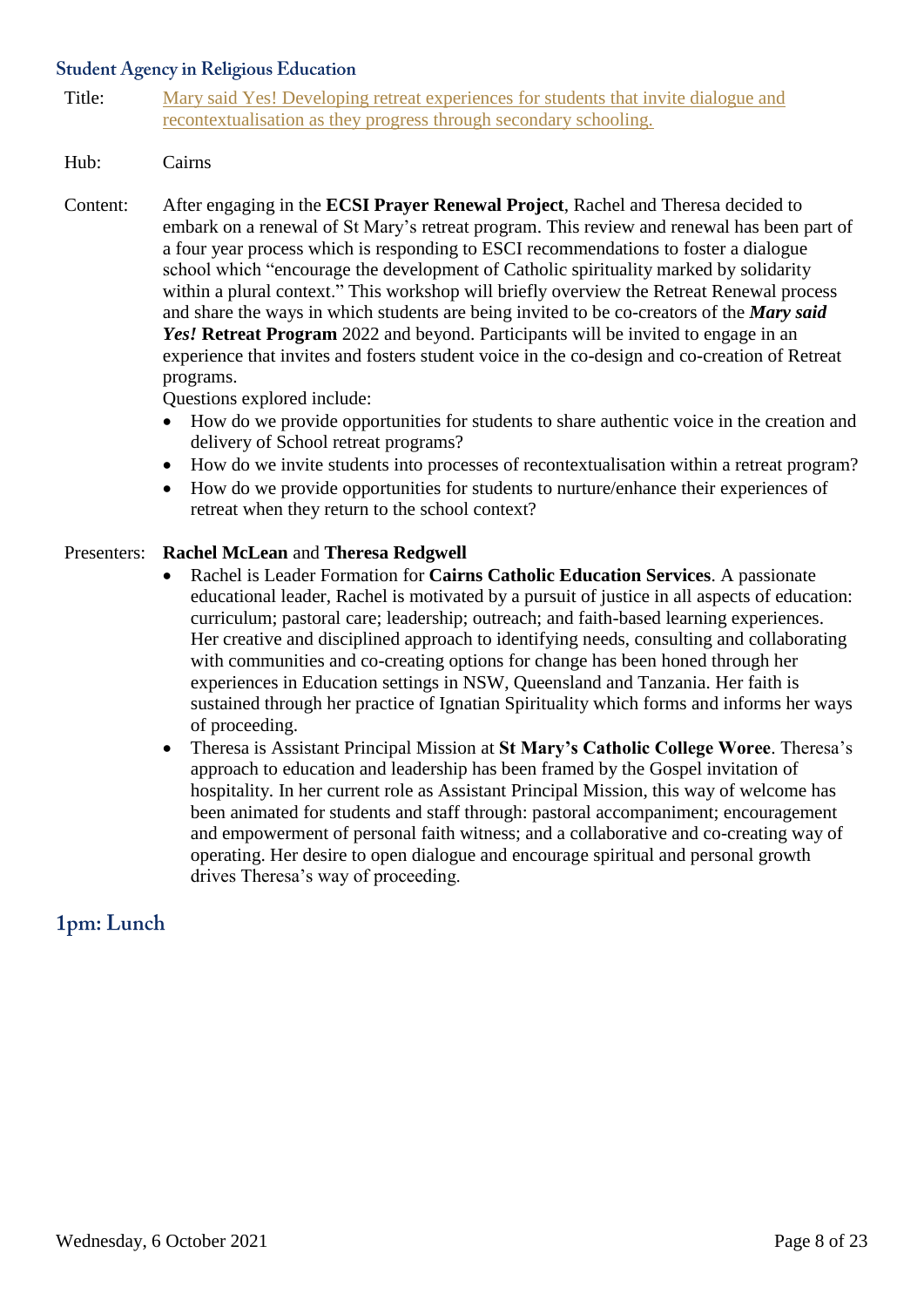# 2pm: Session 3 Workshops

# Leadership in the ECSI Space

|  | Title: |  | Theological recontextualisation: An early practice or new ways of sharing the faith? |  |  |  |  |  |  |  |  |  |  |
|--|--------|--|--------------------------------------------------------------------------------------|--|--|--|--|--|--|--|--|--|--|
|--|--------|--|--------------------------------------------------------------------------------------|--|--|--|--|--|--|--|--|--|--|

# Hub: VIC

Content: This workshop will explore recontextualisation, providing evidence that points to the openness of recontextualisation and the closedness of master narratives throughout the ages. I will highlight the urgent need of returning to the openness of the early church rather than fixing the tradition in 'golden era' of Christendom. Recontextualisation gives us new ways to share faith with others in contemporary plural contexts. Questions explored include**:**

 Is recontextualisation really new, or is it a neglected practice due to our past hegemonic context?

- How does the master narrative of Christendom impact thinking about recontextualisation?
- What does the practice of theological recontextualisation in the early church reveal for us today?
- Presenter: **Amer Youhanna** was awarded the degree of Bachelor of Theology from the Pontifical Urbaniana University and his Licentiate of Sacred Theology STL (Moral Theology) from the Pontifical Lateran University. Amer has been involved in Catholic schools in Melbourne for more than 10 years and since 2019 has been a member of the Catholic Mission and Identity Team at **Melbourne Archdiocese Catholic Schools**.

# **Teacher Practice for Recontextualisation**

- Title: [Our ongoing journey with the recontextualisation](https://divinity.zoom.us/meeting/register/tZYqc-urqDkjHdbvQN_OJTss09ssWrLwqd5t) project: An authentic action research [project from a teacher's perspective.](https://divinity.zoom.us/meeting/register/tZYqc-urqDkjHdbvQN_OJTss09ssWrLwqd5t)
- Hub: VIC
- Content: This workshop explores an authentic action research project focused on developing recontextualising strategies amongst staff, and for students, implemented by classroom teachers. Presenters share their experiences with the *Recontextualising Pedagogy Victorian Research Project*, over the past 2 years, as well as their ongoing journey with implementing this learning, into authentic classroom practise. Presenters invite participants to a dialogical approach to recontextualisation and an opportunity to offer and share learning. Questions explored include
	- How and why did the journey begin?
	- What were the students and staff saying about current RE teaching and learning practices?
	- How was this process facilitated through planning processes and systemic support?
	- What evidence of progress was there, for both staff and students?
	- Where to next?

# Presenters: **Carmel Hanley, Leonie Leviston, Alice Marquand,** and **Rebekah Black**

- **Carmel** is the Deputy Principal at **Lumen Christi Primary School Delacombe**.
- **Leonie** is the Grade 2 Classroom Teacher and RE Leader at **Lumen Christi Primary School Delacombe**.
- **Alice Marquand** and **Rebekah Black** are Grade 5 & 6 Classroom Teachers at **Lumen Christi Primary School Delacombe**.
- This group of experienced and passionate educators participated in the *Recontextualising Pedagogy Victorian Research Project* sponsored by CTC 2018-2020.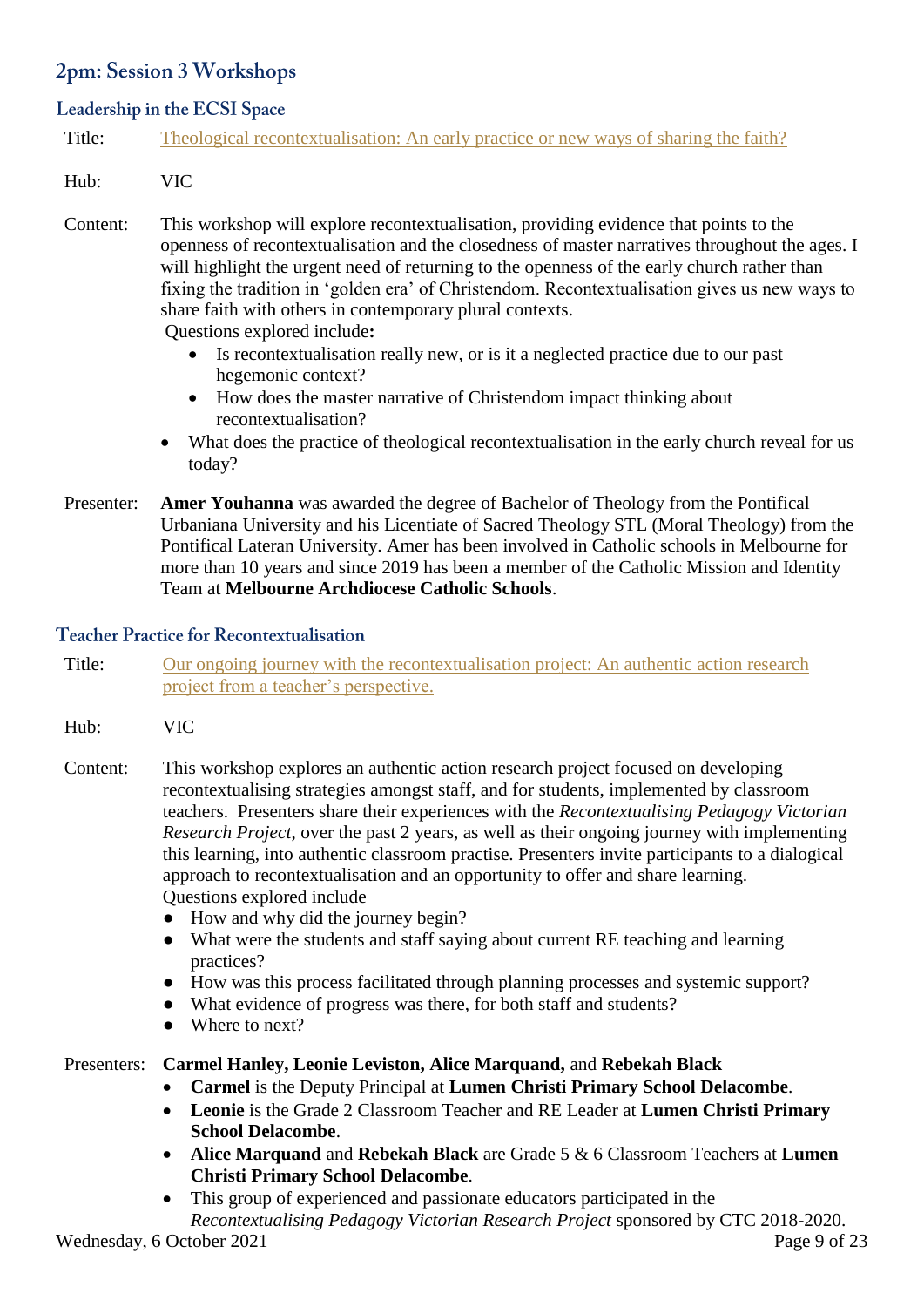Title: [Encounter: Catholic Identity](https://divinity.zoom.us/meeting/register/tZwpdO-hpjMvGdD9gdNvHL6dQUg64jGYa_9i)

#### Hub: Cairns

- Content: This workshop explores a re-imagining of the **Catholic Identity Framework** of the Cairns Diocese. Through a process of Theological reflection, it became apparent that a deeper understanding of the particular Australian context was required to grasp what it means to be a Catholic in Australia. Through **First Nations ways** of Knowing, Being, Doing and Valuing a synergistic relationship between this ancient wisdom and the invitation of Jesus to Encounter the other can be discovered. The new Catholic Identity Framework which taps into this relationship now underpins and informs Formation experiences in the Cairns Diocese. Participants in this workshop are invited to engage in a Formation experience of Encounter through a variety of First Nations Knowings before then exploring how recontextualisation occurred for themselves and those in the workshop. Questions discussed include
	- How do we honour and celebrate First Nations Peoples who continue to enrich our Catholic Story?
	- How do we engage deeply with human frailty, conflict and forgiveness?
	- How do we promote intentional engagement in dialogue and deep listening in formation in the Cairns Diocese?

#### Presenters: **Sharon O'Keefe** and **Antoinette Cole**

- **Sharon** is the Director of Identity and Outreach for **Cairns Catholic Education Services**. In a career spanning over 25 years, Sharon has gained extensive experience in the education sector, both in independent and Catholic secondary and primary schools in the United Kingdom, Tanzania and Australia with a focus on educational leadership, Catholic Identity, curriculum design and experiential learning. Sharon is currently completing her third Masters degree with a focus on, 'How Pope Francis's view of intercultural dialogue and inculturation further animates Cairns, Catholic Education 'Encounter Catholic Identity Framework', especially its dialogue with First Nations Peoples?
- **Antoinette** is Leader Formation: First Nations with **Cairns Catholic Education Services**. As a transformative leader, Antoinette leads with her heart to inspire hope and shared vision amongst her colleagues. Using the strength of her own Torres Strait Islander identity, she leans into her own ways of knowing, being and doing to create opportunities to engage in dialogue and deep listening through the richness of story.

# **Student Agency in Religious Education**

*No workshop*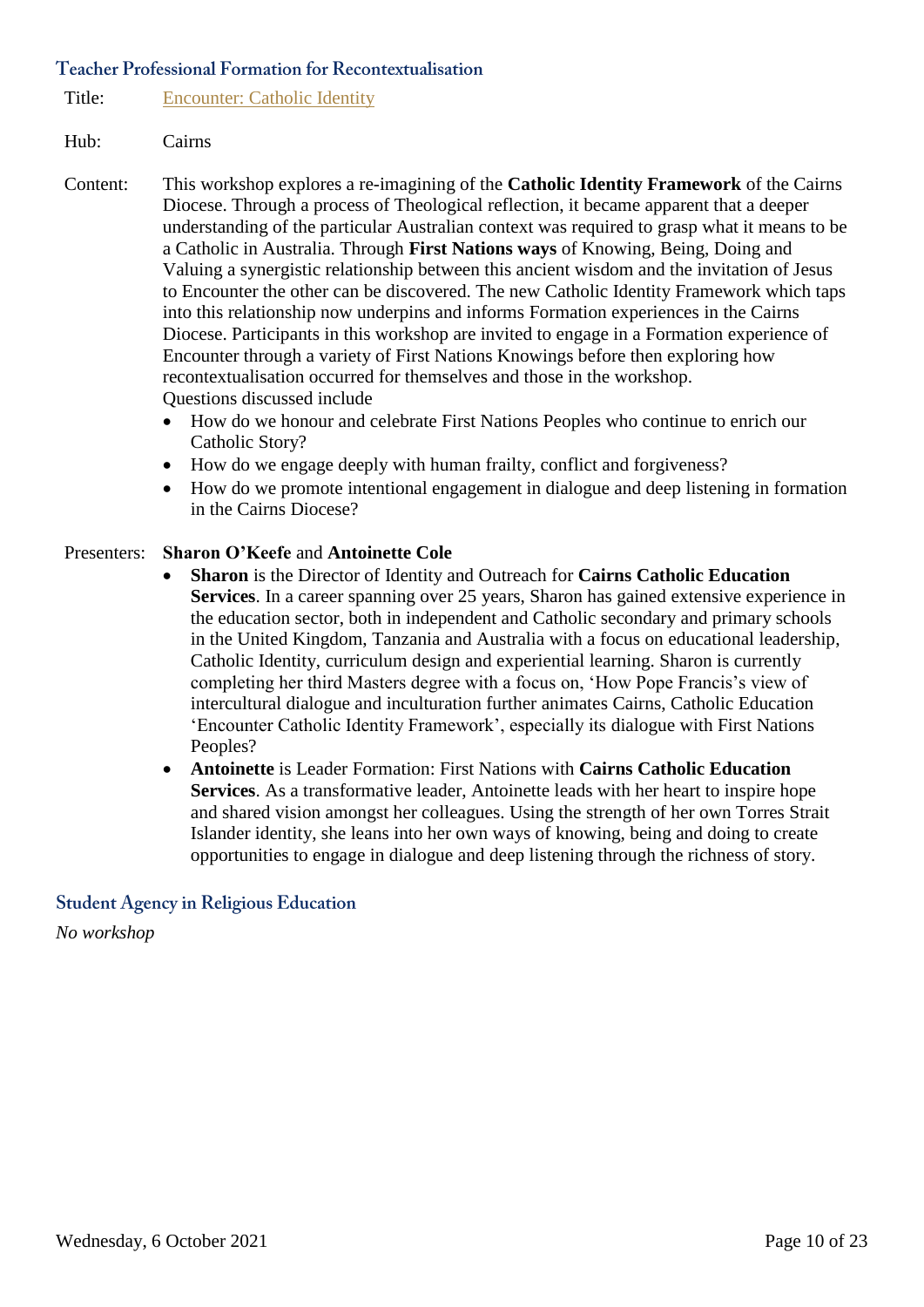# 3pm: Session 4 Workshops

# Leadership in the ECSI Space

Title: [Leading the implementation and development of a recontextualising dialogue school: A](https://divinity.zoom.us/meeting/register/tZMrc-uvqT0sH9cGKH68RkTZqbLzD3FylkKD) [case study.](https://divinity.zoom.us/meeting/register/tZMrc-uvqT0sH9cGKH68RkTZqbLzD3FylkKD)

#### Hub: VIC

- Content: This workshop explores the journey of a Melbourne Catholic primary school's implementation and development as a **Recontextualising Dialogue School**. This current single site case study will provide insights from the insider-researcher drawing upon interviews from a range of school members; including children, staff and parents, providing multiple perspectives on the school's development. Through the exploration of professional learning communities within the school and a number of key themes from the research data, further insights into the model of learning and leadership used to implement and develop this recontextualising dialogue school will be considered. Participants will be invited to dialogue with the presenter through reflections, questions and comments. Questions explored include:
	- What are the key contributing factors that impact on leading the implementation and development of a recontextualising dialogue school?
	- What insights might others glean from this research for their own settings?

Presenter: **Christopher Reed** is the foundation Principal of **Mother Teresa Primary School Mt Ridley**, a position he has held since 2009. Chris has been a part of Catholic Education Melbourne for 33 years. His current research focuses on the key contributing factors that impact on leading the implementation and development of a Recontextualising Dialogue school.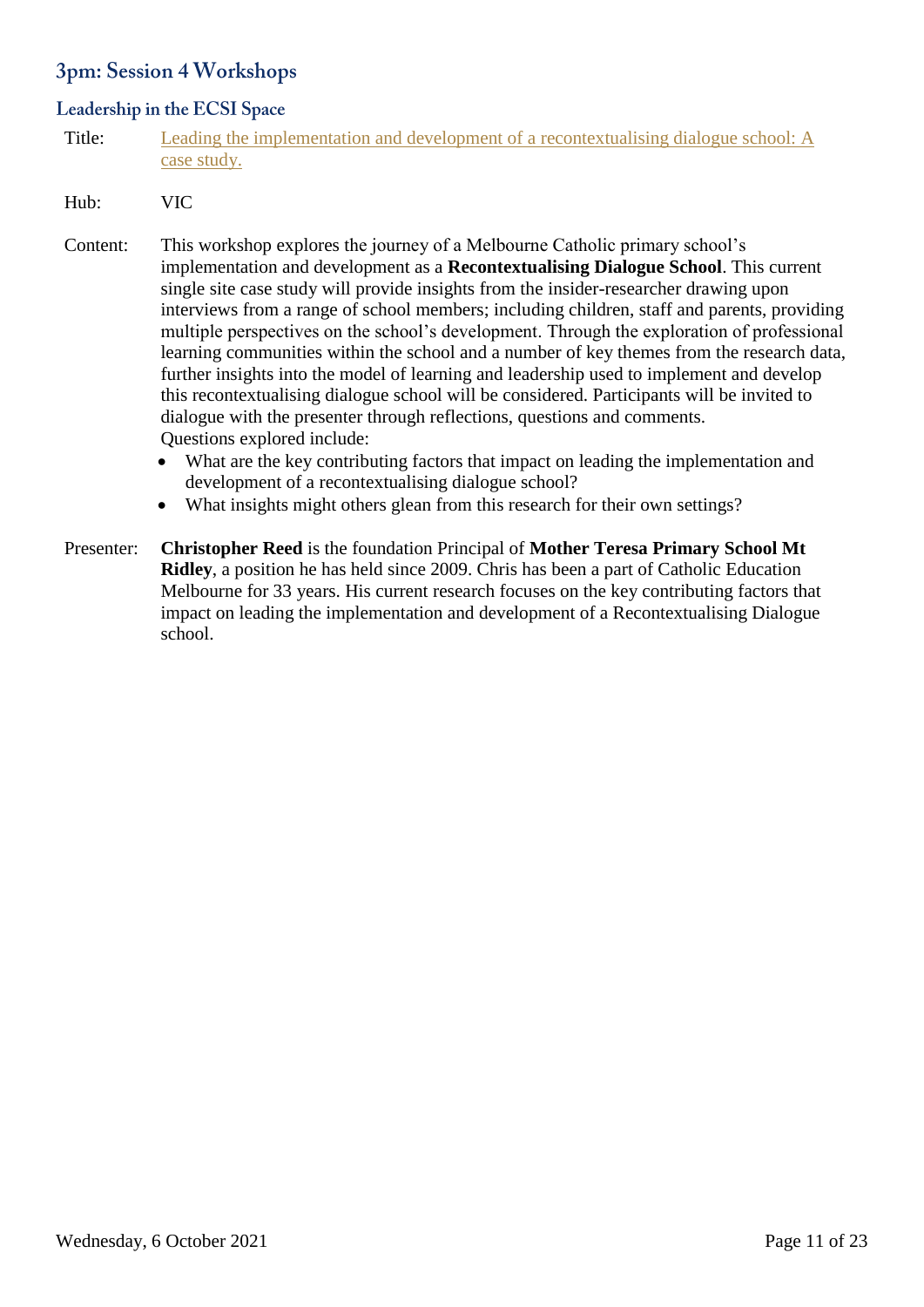#### **Teacher Practice for Recontextualisation**

Title: [The Aboriginal story through a recontextualising lens.](https://divinity.zoom.us/meeting/register/tZModu2ppj0rH9cSBmpk-_kbJ8qeK4fjktbG)

# Hub: VIC

Content: This workshop explores recontextualisation as experienced by Aboriginal people as they have strived to make Jesus 'real' in their own context. They have taken the scriptures and made them their own, bringing Jesus to life within their cultural context and faith walk. Sacred scripture, tradition, ecology and creation theology are points of reference for First Nations people, who have been recognised as the first astrologers. The workshop describes ways the Sandhurst Catholic Education have used dialogue to **weave together Aboriginal Education with Catholic Identity**. Through the **Fire Carrier program** our two stories have been made richer through this process using cultural practices while exploring a Christian approach to Ecological Spirituality.

Recontextualisation allows Catholic schools to face the challenge of re interpreting the Catholic faith while allowing schools to better understand how their Catholic Identity is expressed.

Questions explored include:

- What is the FIRE Carrier program?
- How does the FIRE Carrier program support the cultural requirements of schools?
- How does looking through the lens of the Aboriginal story bring you to your own awareness and understanding of your world views?
- What are some factors that will enable changed behaviours, attitudes, policies and structures to help us work interculturally?

# Presenters: **Michael Chisholm, Louise Levy**, and **Troy Firebrace**

- **Michael** joined **Catholic Education Sandhurst LTD** in 2019 and previously worked in the tertiary education sector for La Trobe University dedicated to Indigenous academic programs and student services. Michael's work as the Aboriginal Education Officer has provided him with many opportunities to support all the schools within the Sandhurst Catholic school community with a purpose to engage with Aboriginal education. His work is dedicated to sharing his Aboriginal knowledge and worldviews to help inform the teaching and learning, curriculum, and pedagogical approaches to develop culturally rich school environments.
- **Troy** has been employed as an Aboriginal Education Officer by **Catholic Education Sandhurst LTD** since 2019. Previously Troy worked as a Professional Artist and Director of his own company Firebrace Designs Pty Ltd providing Aboriginal education and arts practice throughout Australia mainly based in Victoria. Currently Troy still works within both roles as an Artist and as an Aboriginal Education Officer as both feed into his life ambitions and passion. Troy strives to develop a better and wholesome education system for all students, from walks of life, insuring First Nations Culture and students have a voice in and outside schools.
- **Louise** is employed as the Aboriginal Education Officer for **Catholic Education Sandhurst LTD**. Louise has been working in this role for the past 13 years. She has studied in range of areas and has achieved qualifications in, Masters in organisational leadership, Diploma of Theology and Diploma Wayapa Wuurrk. Louise is also a qualified practitioner and accredited administrator and facilitator in Myers Briggs personality indicator. Her role in Catholic education has enabled Louise to develop many positive and practical ways of implementing Indigenous curricula and ceremony into the Catholic Identity context. Louise's interests outside of her occupation are, travelling and exploring other cultures through the lenses of her photography.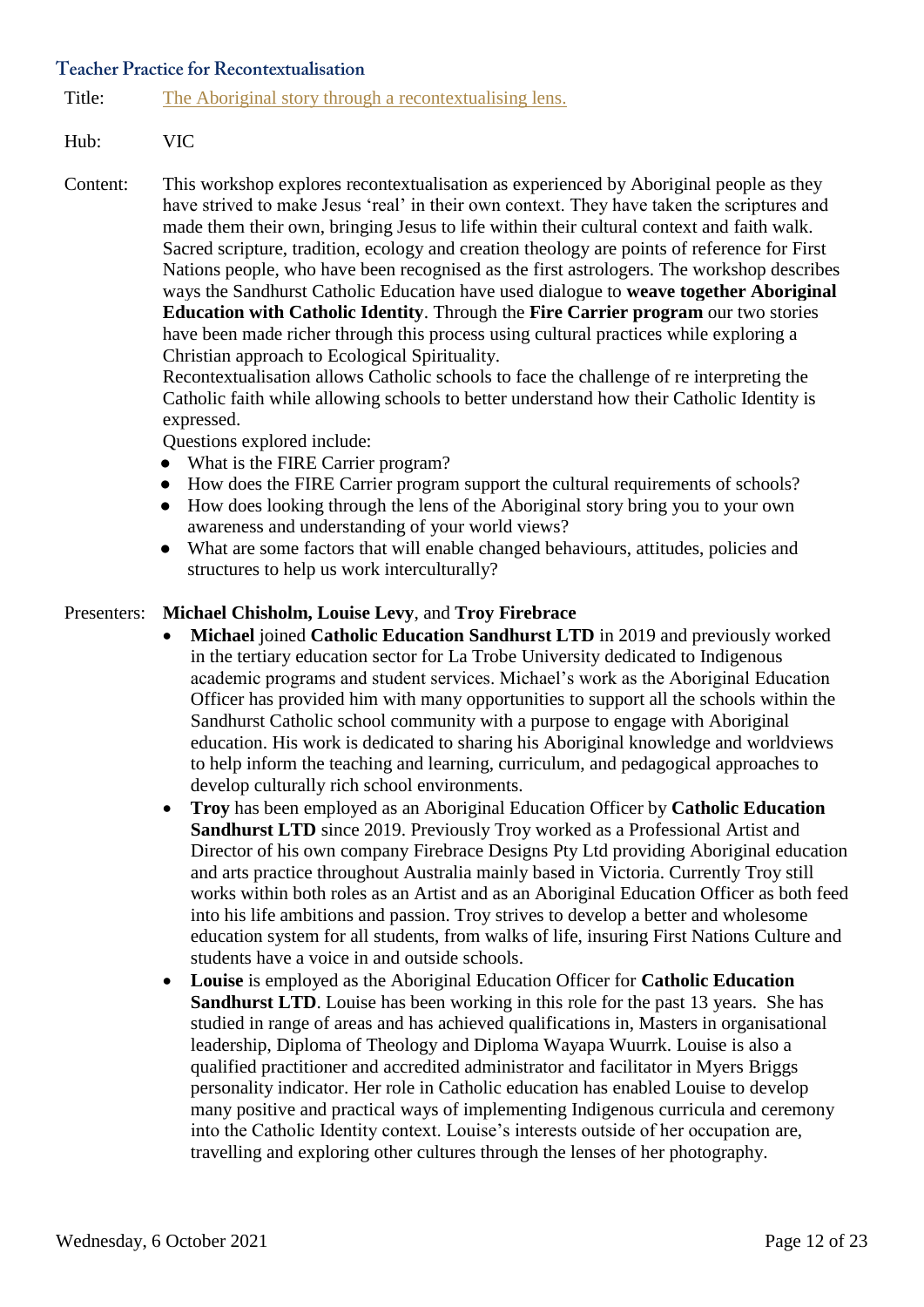Title: Recontextualising [the SMYLE :\) Professional development for small-school multi-age year](https://divinity.zoom.us/meeting/register/tZ0qceiorzwqGNxseUpgjXaBDbfjR-sYzdDL)  [level educators.](https://divinity.zoom.us/meeting/register/tZ0qceiorzwqGNxseUpgjXaBDbfjR-sYzdDL)

#### Hub: Townsville

- Content: This workshop explores a recontextualised professional development and formation program that supports teachers' teaching and learning practices in Religion. The **Townsville Catholic Education SMYLE project** supports teachers in small rural and remote multi-age schools to teach Religion competently and confidently. This workshop demonstrates strategies of teacher formation in scripture, early career teacher mentoring in Religion, and focused collaborative teacher networking across rural and remote schools. It has application for leaders interested in the development of teachers' efficacy in contemporary teaching and learning practices in Religion. Questions discussed include:
	- What strategies have been implemented to engage teachers to interpret scripture in a hermeneutical way and to transfer to contemporary teaching and learning practices in Religion?
	- How does networking enable early career teachers to become competent and confident teachers of Religion?
	- How important is teacher efficacy in the implementation of professional development and formation across geographically-challenged multi-age year level schools?

# Presenters: **Sharyn Bell, Mary Mudge**, and **Lee-Ann Barton**

- **Sharyn** has been an educator for 35 years, working in various roles including College Principal, System Curriculum Adviser, and Highly Accomplished and Lead Teacher Assessor. Sharyn has attained a Masters of Educational Leadership and is passionate about working with school leadership to develop explicit improvement agendas leading to better outcomes for students and staff. Currently a **Townsville Catholic Education** Religious Education Adviser, Sharyn is part of a service team seeking to enhance the Catholic Identity of schools in the Townsville Diocese through her work with leadership.
- **Lee-Ann** is a Religious Education Adviser with **Townsville Catholic Education**. She has 33 years teaching experience in pre-primary, primary and secondary schools in Queensland and South Australia and has held leadership positions with Catholic Education as Adviser and Consultant. Lee-Ann has attained Masters in Educational Leadership, Religious Education, Leadership and Management, Early Childhood Education, ECEC and Information Technology. Some of her accomplishments have been the construction and operation of 14 kindergartens on Catholic school sites and child care centres, and the Early Years Project initiative in Townsville Catholic Education schools. She was consultant for the recently published book: *Inquiring, Connecting Learning - Framework for Early Years Spirituality and Religious Education*.
- **Mary** is the System Learning and Teaching Adviser Religious Education with **Townsville Catholic Education**, having spent 40 years in school and system leadership and teaching roles in urban and regional settings in the Townsville Diocese. Mary has made noteworthy contributions as an APRE and as member of committees, boards and councils in local, state and national forums. She has a passion for life-long learning and holds a particular interest in understanding the encounter between people's relationship with the living Christ and their continual search for meaning, identity and spirituality.

**Student Agency in Religious Education** *No workshop*Wednesday, 6 October 2021 Page 13 of 23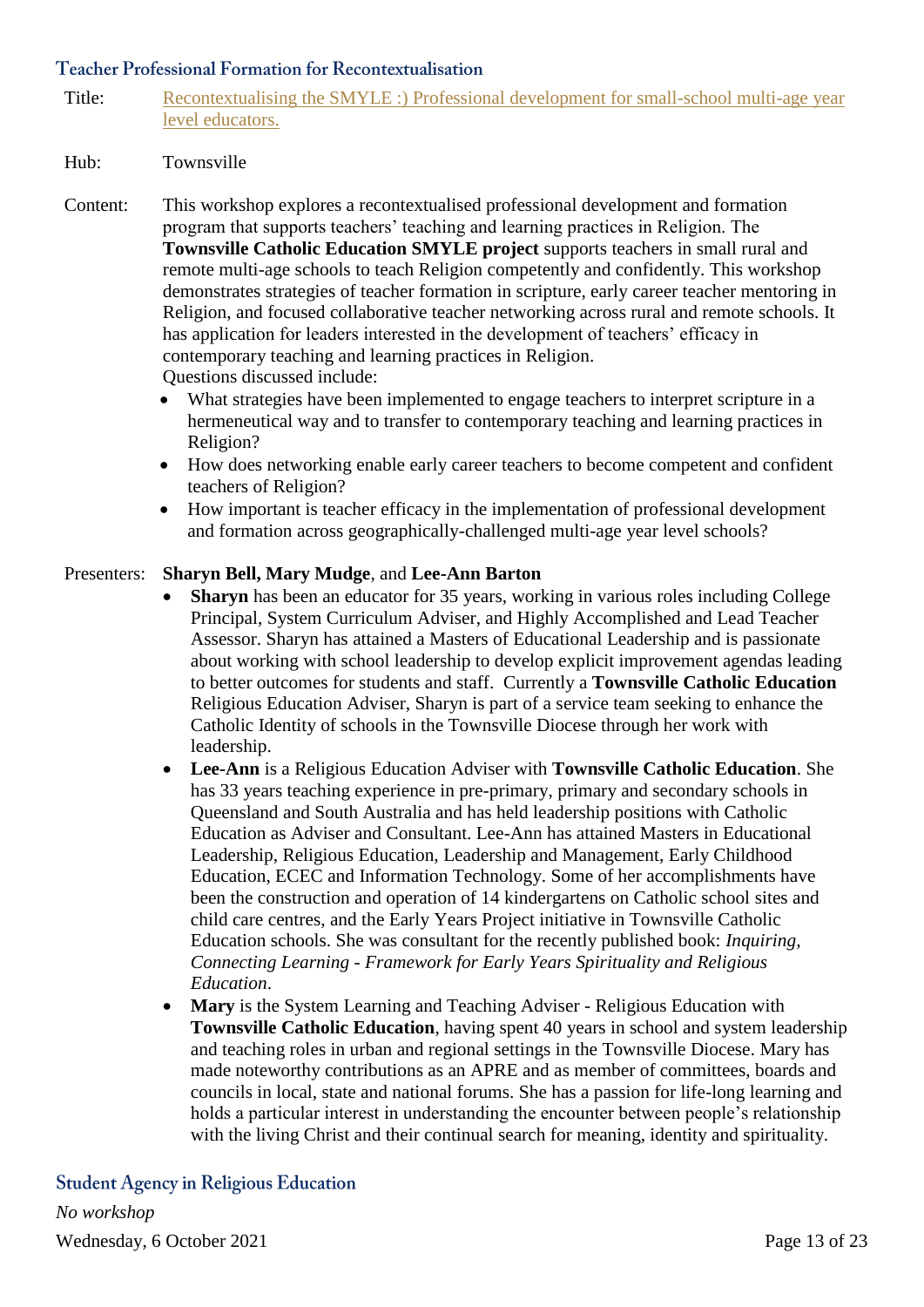# 4pm: Break

# $5pm-6pm$

The following sessions are available through the same online session. [Click here to book online.](https://divinity.zoom.us/meeting/register/tZElduuqrzwuH9VXPm_XQsIzdScNIWudOPIw)

# 5pm: Twilight Keynote

Title: Theologising with children: Multiple faces of student's agency.

- Hub: Online
- Content: In the last few decades, theologians and religious educators have written about theologizing with children, starting from the guiding idea of childhood studies that children are active agents and not just passive recipients of a religious tradition. There are, however, two main reasons why this approach needs further discussion. Firstly, it does not seem to be obvious in practice: some teachers, church leaders, policy makers or theologians are not able or not willing to integrate this approach with a focus on children's agency. Secondly, the literature on the concept 'agency' has been evolving, and could help teachers to understand why and how student's agency is valuable and possible within the field of religious education. In this address I will explain core elements of the ongoing discussions on theologizing with children. I will explain the concept in relation to various models of religious education, especially the hermeneutical-communicative model of RE, but also the way in which it is used in Germany and the Netherlands. Secondly, I will explain various interpretations and forms of the term 'agency', as it is used in social sciences and especially also in feminist theories. Thirdly, I explore how agency (in its multiple faces) is stimulated by the practice of theologizing with children. I will also discuss some tensions or hermeneutical challenges in relation to the use of the concept 'agency' within the field of religious education. Finally, I formulate good practices for teachers.
- Presenter: **Dr Annemie Dillen** (Lier, 1978) is Professor in Pastoral and Empirical Theology at the Faculty of Theology and Religious Studies, **KU Leuven**. Her research focuses on theology regarding families and children, domestic violence, religious education in families, empirical theology, and fundamental practical theological reflections. In addition to articles in journals and edited volumes, she has published a number of books (as author and editor), such as: Dillen, A. & S. Gärtner, *Discovering Practical Theology: Exploring Boundaries, Leuven,* Peeters, 2020; and many other books in Dutch, including a comprehensive overview of the ethical perspectives of the work of Ivan Nagy and other writings which focus on theology and ethics from the perspectives of children and the family. Annemie Dillen was also the editor of a number of English volumes: Dillen, A. & A. Vandenhoeck (eds.), *Prophetic Witness in World Christianities. Rethinking Pastoral Care and Counselling* (International Practical Theology, 13), Münster, Lit-verlag, 2011; Dillen, A. & D. Pollefeyt (eds.), *Children's Voices. Children's Perspectives in Ethics, Theology and Religious Education* (betl), Leuven, Peeters, 2010; Dillen, A. (ed.), *When 'Love' Strikes. Social Sciences, Ethics and Theology on Family Violence*, Leuven, Peeters, 2009. Her latest work is: Dillen, A. & A. Casteel, "Crossing Borders, Changing Faith" in *Religion, Migration and Existential Wellbeing*, London, Routledge, 2021.

# 5.40pm Dialogue and Questions

# **6pm Close**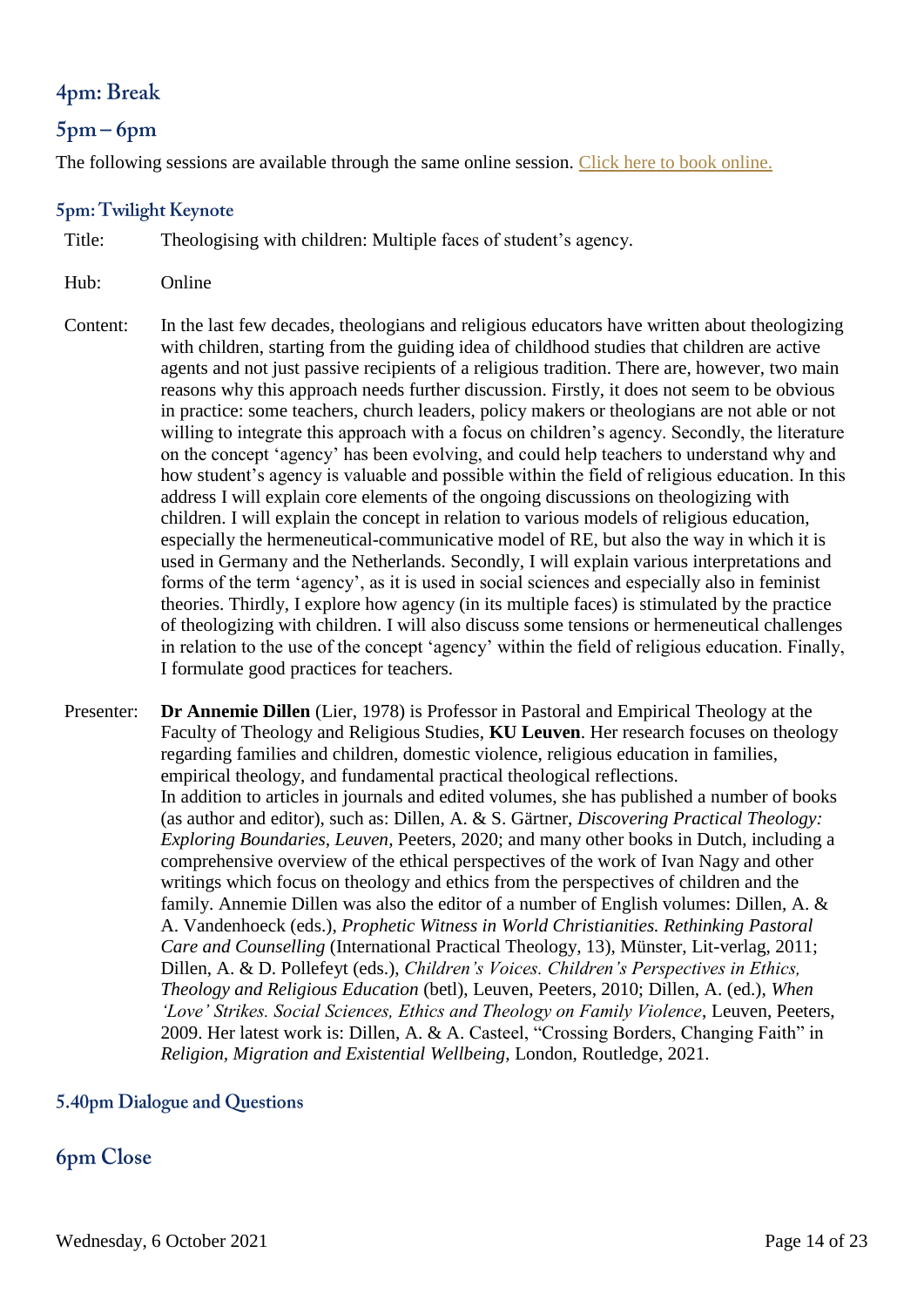# Day 2: Tuesday 30 November: 9am – 4pm AEDT

# $9am - 10.30am$

The following sessions are available through the same online session: [Click here to book online.](https://divinity.zoom.us/meeting/register/tZAqcuiqqDwtGdamCbzkNpRcEiBI6-xyNUzb)

# 9.00am: Prayer Dialogue: What stayed with you from yesterday?

# 9.20am: Keynote

Title: Catholic Identity in a time such as this Hub: Parramatta Content: In this presentation Bishop Long explores the challenges and opportunities for Catholic Identity in the present context. Presenter: **Most Reverend Vincent Long Van Nguyen** OFM Conv DD STL **Fourth Bishop of Parramatta** Bishop Vincent Long was born in 1961 in Dong Nai in Vietnam. Since the fall of Saigon in 1975, his family has been dispersed: his mother, a brother and a sister are in Melbourne, three brothers are in Holland, a sister remains in Vietnam, and Bishop Vincent is now in Parramatta. In 1984, he became a professed Conventual Franciscan friar (OFM Conv) and studied for the priesthood in Melbourne. After his priestly ordination on 30 December in 1989, he was sent to Rome for further studies and was awarded a licentiate in Christology and Spirituality from the Pontifical Faculty of St Bonaventure. He served as an assistant and then parish priest for seven years in Kellyville within the Diocese of Parramatta and for seven years in Springvale in Victoria before being elected Superior of the Order of Friars Minor Conventuals in Australia in 2005. He served as Assistant General in Rome from 2008 until 2011, responsible for the Asia-Oceania section of his Order. In 2011, he was appointed Auxiliary Bishop of Melbourne in which role he served for nearly five years. Bishop Vincent is the first Vietnamese born bishop to lead a diocese

outside of Vietnam and the first Vietnamese born bishop in Australia. During that period, he was Episcopal Vicar for Justice and Peace and for Social Services and was Chair of the Catholic Education Commission (Victoria). Nationally, Bishop Vincent is the Chair, Bishops Commission for Social Justice, Mission and Service. On 5 May 2016, he was appointed the fourth Bishop of Parramatta in succession to Bishop Anthony Fisher OP following his appointment as Archbishop of Sydney in 2014. On 16 June 2016, Bishop Vincent Long OFM Conv was installed as the fourth Bishop of Parramatta at St Patrick's Cathedral, Parramatta.

# 10am: Questions and Dialogue

# $10.30$ am: Break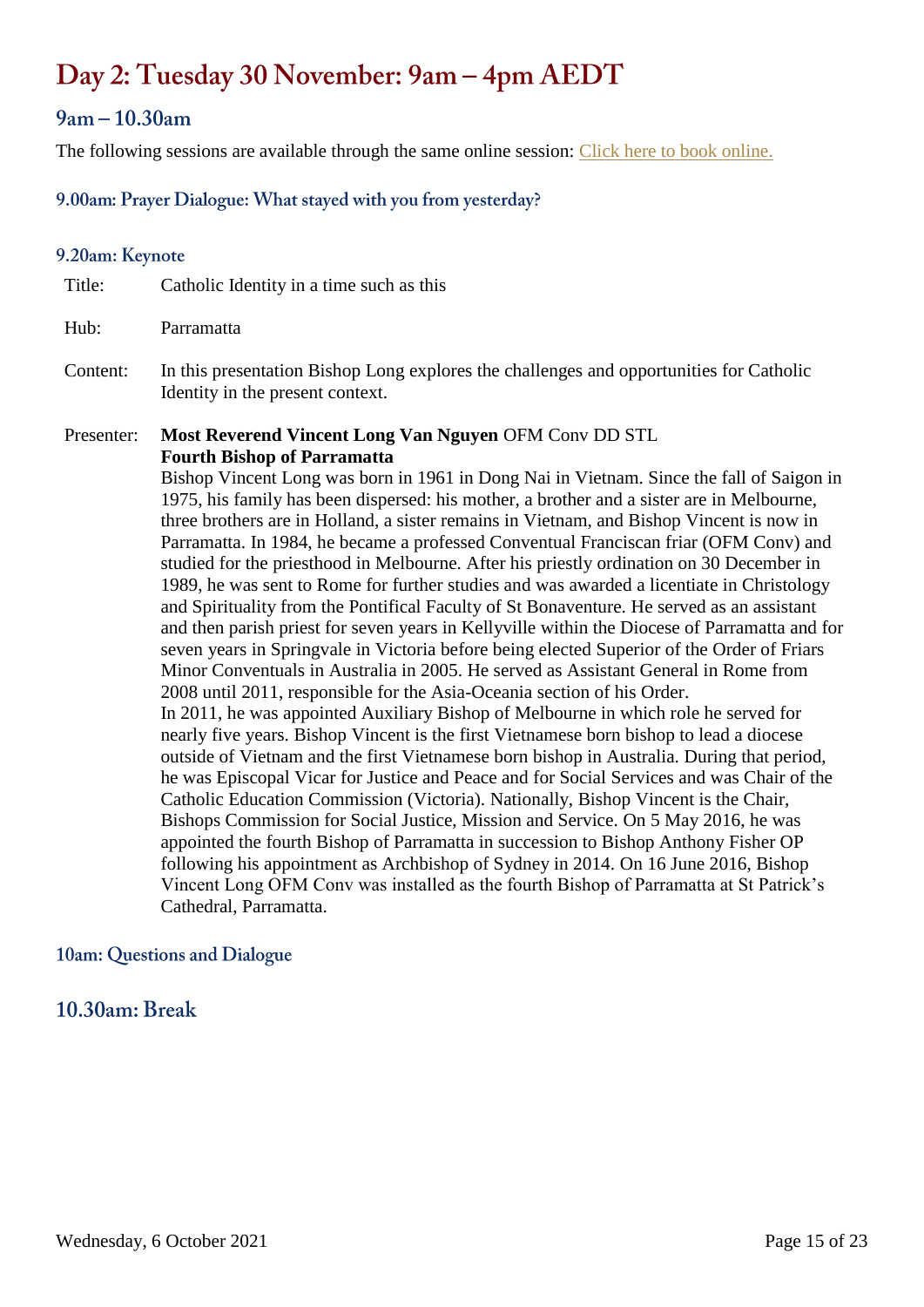# 11am: Session 5 Workshops

# Leadership in the ECSI Space

Title: [A sector approach to recontextualising religious education curriculum and pedagogy.](https://divinity.zoom.us/meeting/register/tZErf--qpjooEtQ3ikB3z7QH05dLIu2FDitG)

# Hub: SA

Content: This workshop explores how recontextualisation has been integral to the recent redesign of **South Australia's Religious Education curriculum** and in the **design of its dedicated and interactive website**. Situating RE as a learning area at the heart of Catholic school's identity, the key driver for the redesign has been to optimise the quality of students' learning experience in RE.

> The workshop has two parts. Firstly, the system redesign processes and the resulting curriculum features which recontextualise RE so that "students can engage in an open narrative and dialogue between the richness of the Catholic tradition and their personal experiences and contemporary cultural contexts" (NCEC *Framing Paper for RE*, 2018); key features of the curriculum include recontextualised expressions of 'knowledge content' and the foregrounding of skills and dispositions that are important in holistic learning in RE. Secondly, how an interactive Crossways website seeks to support and animate the recontextualisation of pedagogical practice in RE, featuring a contemporary approach to the learning design process.

Questions explored include

- How has ESCI research influenced a system understanding of quality learning in RE?
- What system curriculum features will support the RE teacher's design of quality learning for all students in RE?

#### Presenters: **Michael Vial**, and **Marcia Burgess**.

- Michael is the Manager Religious Education and Faith Formation for **Catholic Education SA (CESA)**. He is interested in supporting school leaders in their religious leadership, developing RE curriculum and pedagogy, exploring contemporary Catholic identity of schools, and fostering the formation of staff. Michael is a member of the NCEC Faith Formation and RE Standing Committee.
- Marcia is the Senior Education Advisor: Religious Education Curriculum at **CESA**. She leads a team of advisors that developed the new Crossways curriculum and its interactive website. Marcia lectures in RE Curriculum Design for **UniSA** and has a passion for RE curriculum, pedagogy and the science of learning.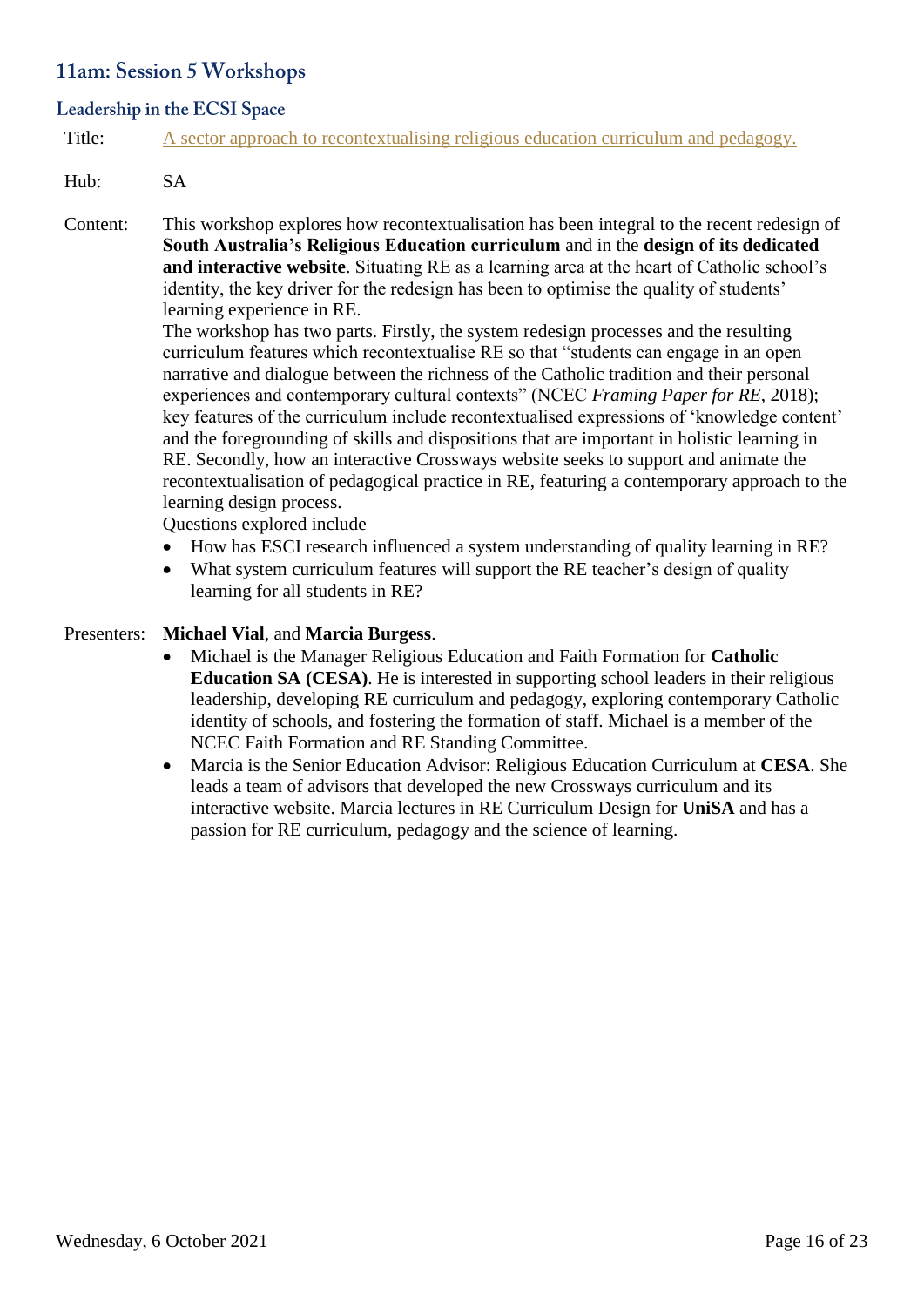#### **Teacher Practice for Recontextualisation**

Title: [Authentic dialogue and teacher professional identity.](https://divinity.zoom.us/meeting/register/tZEscuytqjIuH9LZjZnVNRNu2s8eHVAIzFKL)

#### Hub: Brisbane

- Content: This workshop explores how opportunities for teachers to promote the spiritual and faith development of their students arise during moments of authentic dialogue. Teachers and students are engaged in countless interactions on any school day, and such interactions occur at multiple levels, including general classroom discourse. Authentic dialogue occurs during temporary, spontaneous conversations where teachers are invited by their students to be engaged at a deeper, personal, existential level around fundamental questions of meaning and value. An understanding of **teacher-student authentic dialogue**, and the centrality of the teacher-student relationship for enabling such dialogue, provides an important insight into the Catholic Dialogue school's expectations for student development. This workshop draws on the findings from the presenter's doctoral thesis which explored the broader issue of how teachers in Catholic schools understand their roles in promoting students' intellectual, social and personal, and faith development. Questions explored include
	- How do teachers in Catholic schools understand their roles in promoting students' intellectual, social and personal, and faith development?
	- How do these understandings inform the promotion of the Catholic Dialogue school's expectations for student development?
	- Why is the person of the teacher central to the mission of contemporary Catholic schools?
- Presenter: **Brett Rangira** has been a teacher and has held school and system leadership roles in Catholic education for over thirty years. During this time, he has taught secondary school Mathematics, Chemistry, Physics and Religious Education, and he has served school communities in Head of Department, Assistant Principal, and Deputy roles. Throughout his career he has been deeply fascinated with questions that explore the fundamental nature and purpose of Catholic education. He has recently completed his doctoral studies and his research project explored the nature of the professional identity of teachers in Catholic secondary schools. He is currently associated with **ACU**.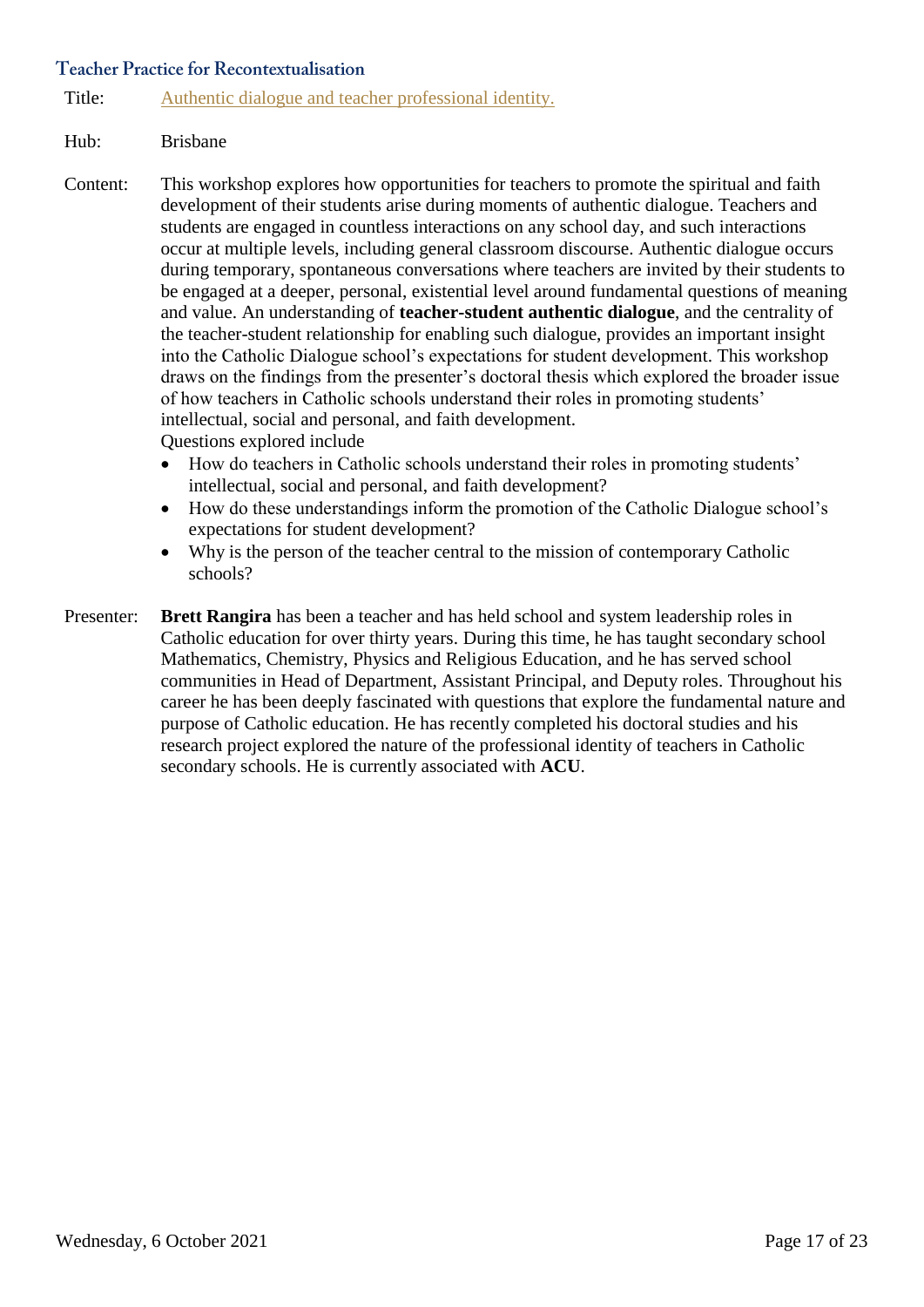Title: Illuminate RE! A bespoke approach to professional learning for teachers of religious [education premised upon the ECSI theological constructs.](https://divinity.zoom.us/meeting/register/tZwrcequpj0sEtT81j6HnFArEg9muZk-mNnR)

# Hub: Brisbane

Content: This workshop outlines at a strategic and operational level an approach to ensure consistency across a system of schools in the contemporised teaching and learning of Religious Education, giving a snapshot of the background, context, data and differentiated professional learning developed and delivered by the Toowoomba Catholic Schools Office Formation & Identity Team.

Participants will explore how **Toowoomba Catholic Schools (TCS) are contemporising the teaching of RE** so it is a consistently rigorous learning area leading to high levels of student engagement and successful outcomes. Participants will learn how the Formation and Identity Team from TCS utilised ECSI theology to implement a pedagogy of dialogue that balances: System, school, classroom engagement; Surface, deep, transfer of learning; Witness, specialist, moderator roles of the teacher Questions explored include:

- What does it mean for our schools to be '*Distinctively Catholic'* today?
- How can Religious Education be *Revisited, Refreshed, Refined and Renewed* to meet the changing contexts and needs of schools, and be relevant for students, staff and parents?

#### Presenters: **Dr Ken Avenell**, **Angela Travers**, **Lisa Cavanagh**, and **Lee-Ann Weekes**

- **Ken** is the Director Formation and Identity for **Toowoomba Catholic Schools** and has a Master of Educational Leadership; Doctor of Education and Diploma of Theology.
- **Lisa** is Education Officer at **Toowoomba Catholic Schools** and has a Master of Religious Education and Master of Special Education. She is an integral part of the Formation and Identity Team at Toowoomba Catholic Schools.
- **Angela** is the Manager for the Formation and Identity Team at **Toowoomba Catholic Schools**. She has a Master of Educational Leadership and Master of Religious Education.
- **Lee-Ann** is an Education Officer with **Toowoomba Catholic Schools**. She has a Master of Educational Leadership and is an integral member of the Formation and Identity Team at Toowoomba Catholic schools.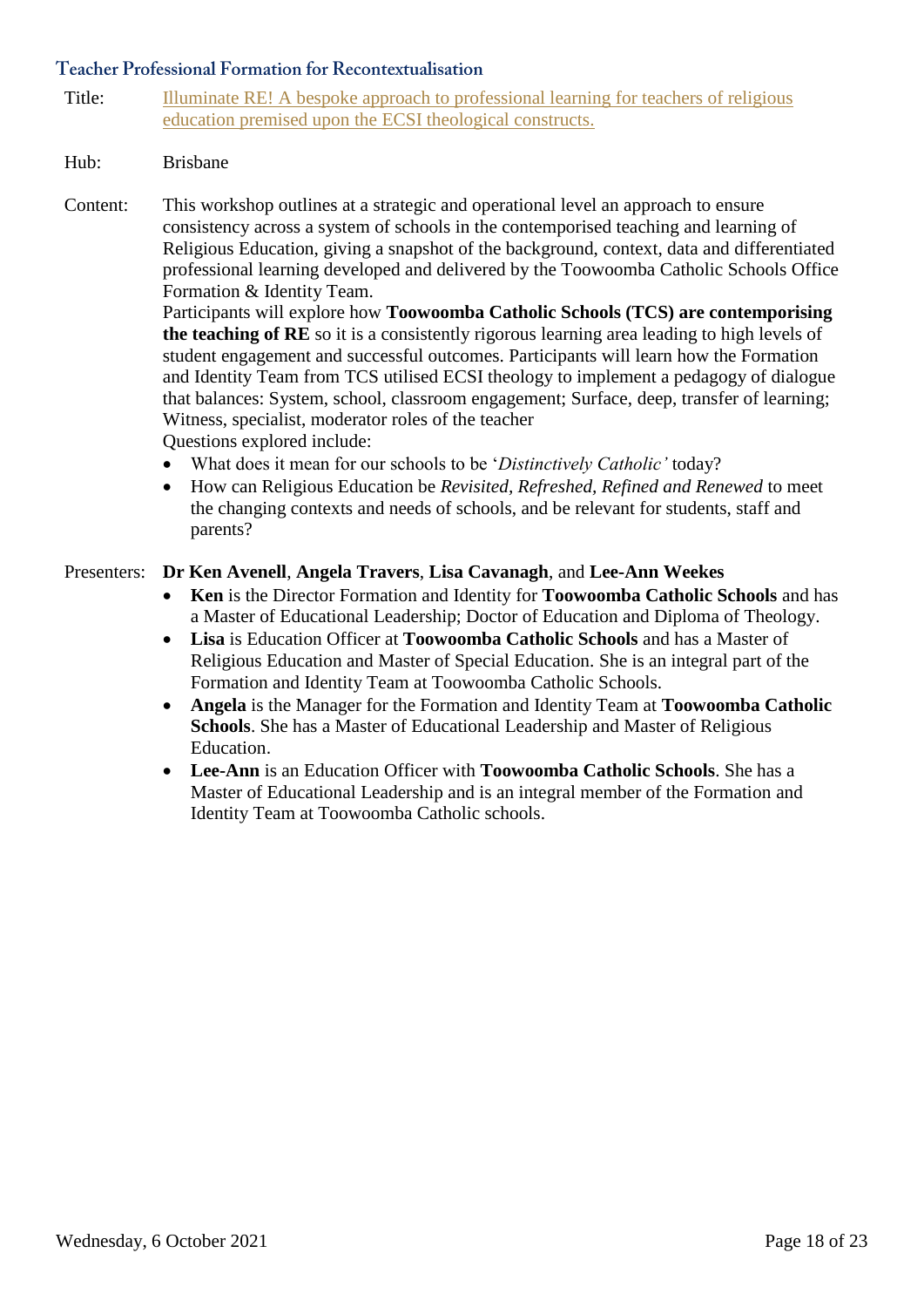# **Student Agency in Religious Education**

Title: [Empowering students in religious education.](https://divinity.zoom.us/meeting/register/tZAsfumqpzkoGtBJK8htyi8HEdU3D1hW5eUy)

# Hub: VIC

Content: This workshop will explore how the structure at St Joseph's supports students to make meaning of their lives through Religious Education. The workshop will **describe and evaluate the impact of key support structures** such as the implementation of teacher dialogue sessions and the role of Staff Faith Formation and close connection with Parish. The workshop will demonstrate ways a focus on student dialogue in teaching and learning in Religious Education fosters engagement in Religious Education. High impact teaching and learning strategies have been developed overtime and the challenges and success of implementing these will be discussed.

Questions explored include:

- What does meaning-making look like for students foundation to year 6?
- How can we support students to enter the hermeneutical space?
- How can we support staff in their faith formation?
- What teaching and learning strategies help engage students in Religious Education?

#### Presenters: **Jack O'Toole** and **Mieke Lochrie**

- Jack is Deputy Principal and Religious Education Leader at **St Joseph's School Hawthorn**. For more than a decade, St Joseph's leadership teams have promoted a culture of dialogue and fostered teacher professional learning in Religious Education through regular dialogue sessions which unpack the learning foci and open the theology underpinning these.
- Mieke is the 5/6 Classroom Teacher and Faith Formation Leader at **St Joseph's School Hawthorn**. For more than a decade, St Joseph's leadership teams have promoted a culture of dialogue and fostered teacher professional learning in Religious Education through regular dialogue sessions which unpack the learning foci and open the theology underpinning these.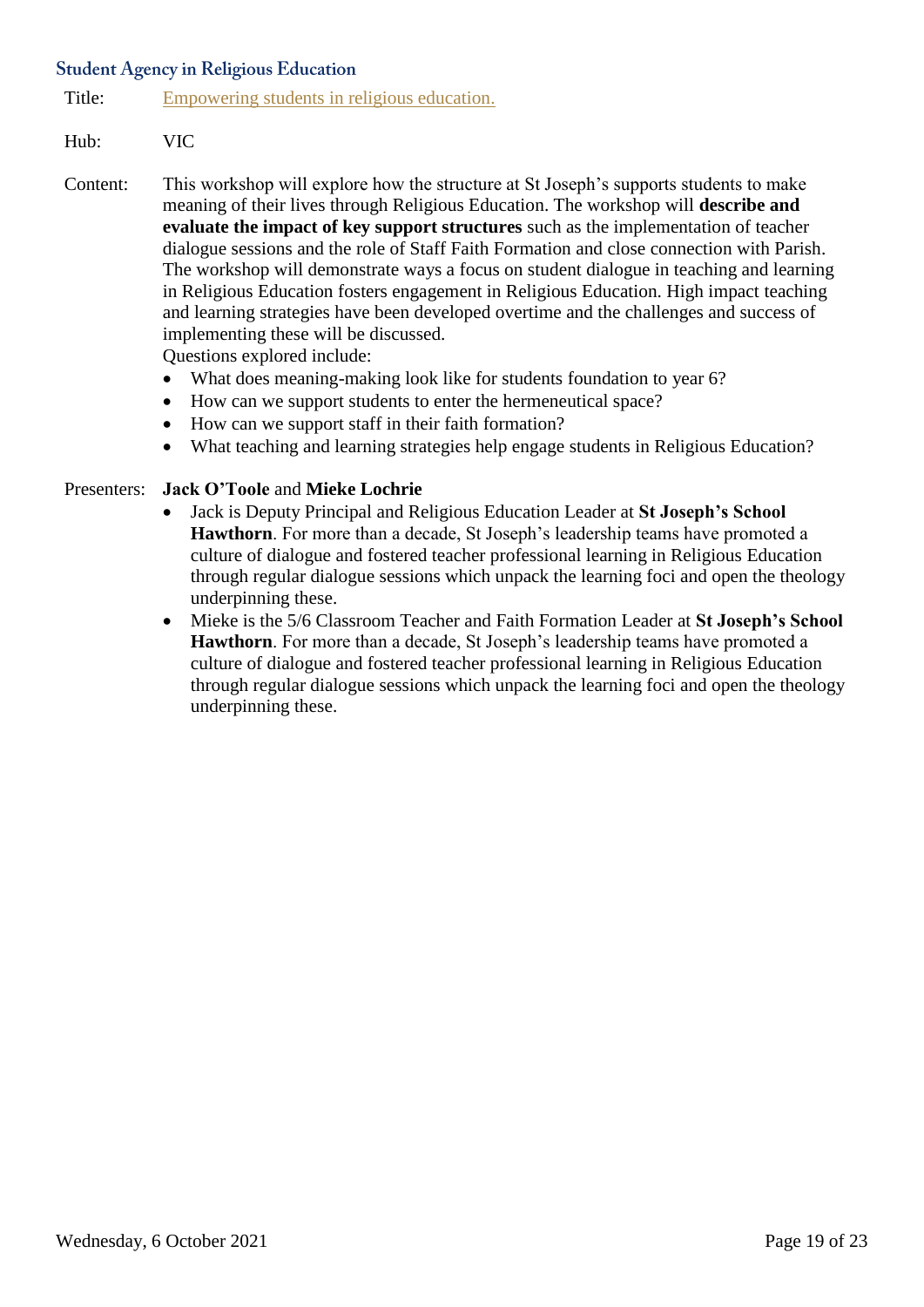# 12pm: Panel Discussion

# Title: [Recontextualising Pedagogy Victorian Research Project.](https://divinity.zoom.us/meeting/register/tZItce-ppj0sGdONNOLO3n4MV0asZy2lmac5)

# Hub: VIC

Content: This panel discussion offers multiple perspectives of the experiences and findings from the *Recontextualising Pedagogy Victorian Research Project* sponsored by CTC, University of Divinity, 2018-2019. This project investigated how teachers understood recontextualisation and ways system leaders could work with schools to support recontextualisation as an approach in professional formation and in classroom teaching. The panel discussion will bring to light some of the findings from the project as well as some of the challenges involved in the dialogical approach undertaken. The project sought to illuminate through practice Pollefeyt & Bouwen's 5 criteria for recontextualisation and these will also be discussed by the panel.

#### Presenter: *Chaired by:*

**Dr Christiaan Jacobs-Vandegeer**, who is a researcher in the Institute for Religion and Critical Inquiry at **ACU,** Melbourne campus. His primary areas of interest are the theology of grace, interreligious dialogue and the thought and legacy of Bernard J. F. Lonergan.

#### *Panel members:*

- **Dr Rina Madden** is a lecturer in Pastoral and Spiritual Studies and Religious Education at Catholic Theological College (University of Divinity). She is also Project Officer for the *Recontextualising Pedagogy Victorian Project* sponsored by CTC and for this National Conference.
- **Dr Gina Bernasconi** is Education Officer: Enhancing Catholic School Identity for the **Diocese of Ballarat Catholic Education**.
- **Sharon Kenyon Smith** is principal at **St Joseph's Primary School Hawthorn**
- **Carmel Hanley** is the Deputy Principal at **Lumen Christi Primary School Delacombe**, in the diocese of Ballarat in Victoria.
- Alice Marquand is the Grade 5 & 6 Classroom Teacher at **Lumen Christi Primary School Delacombe**.
- Chris Dainton is Deputy Principal Catholic Identity at **St Mary of the Angels Catholic College, Nathalia.**

# 1.30pm: Lunch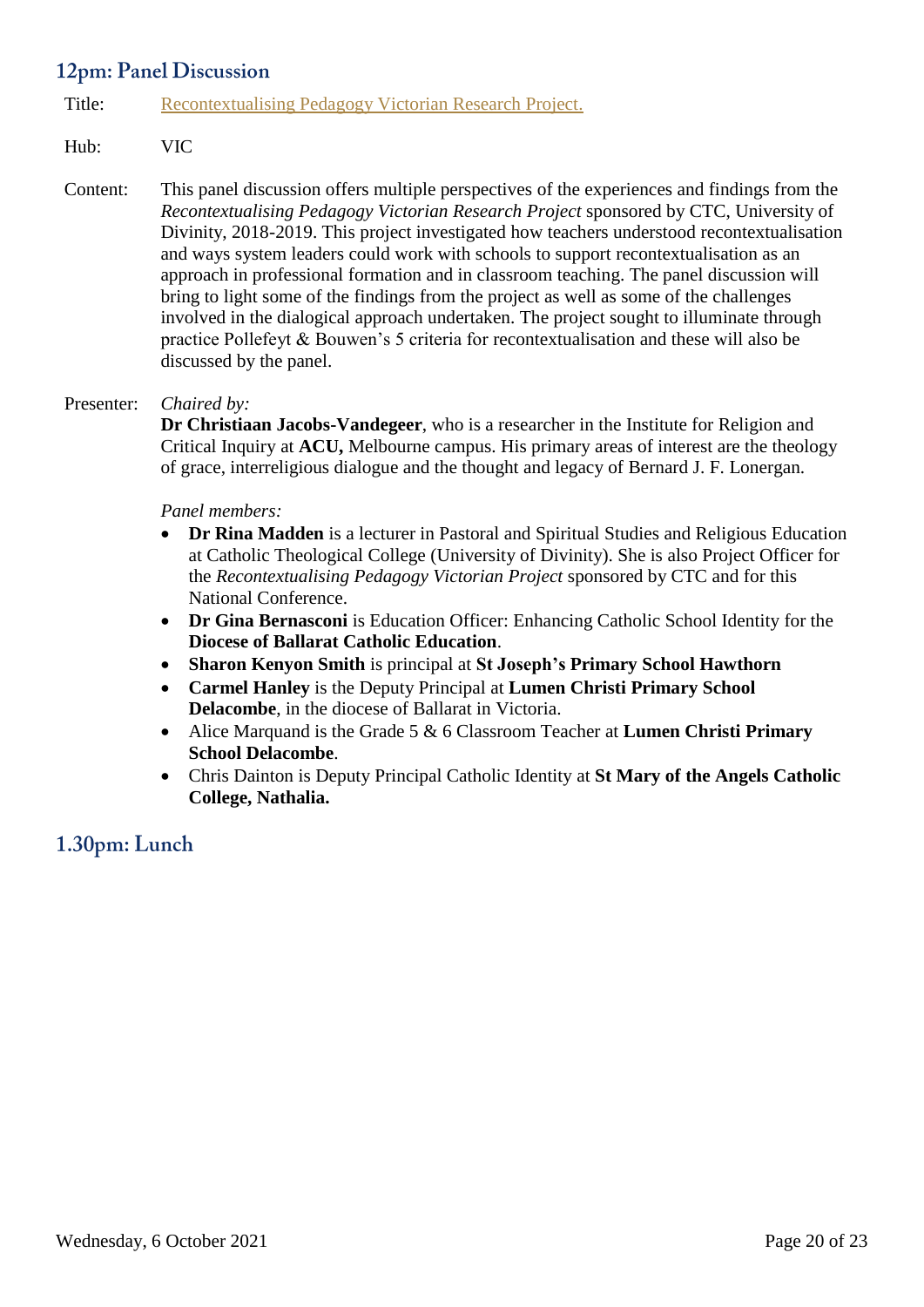# 2.30pm: Session 6 Workshops

# Leadership in the ECSI Space

Title: [Go get a flock of sheep: A process supporting schools to express a recontextualised](https://divinity.zoom.us/meeting/register/tZElcuqrrjMrGNTiBq2u1eVx7BSd18ncyMY5)  [contemporary catholic identity.](https://divinity.zoom.us/meeting/register/tZElcuqrrjMrGNTiBq2u1eVx7BSd18ncyMY5)

#### Hub: Townsville

- Content: This workshop provides a practical and proven approach that makes hermeneutical understanding, dialogue and recontextualisation the language and lived experience of the school. Do you still 'see' the symbol of faith in the dedicated space at your place? Is the dedicated space recognised as a significant physical representation of the spirit of the ethos? Are you interested in applying a process that will support the shift towards recontextualisation and multi correlation? Do you place value on faith and religiosity? How do you elicit an active response to the challenge of hermeneutics and Post-Critical Belief? The approach described in this workshop sustains the centrality, significance and importance of the **symbols, story and scripture and their relationship to school life** and provides opportunity so matters of faith are reinterpreted, open to change and renewal and receptive to complex faith questions within a hermeneutical process. Questions explored include
	- How does a school sustain the significance of the dedicated space as the use of the space declines and the memory of the story dissipates?
	- How can we best relate the experience of the Catholic school to the richness of the living Tradition, and integrate it in a way that moves the members in their life journey?
	- How do we respond to the feedback provided by the ECSI Surveys and challenge staff, students and community to delve deeper into recontextualisation and dialogue?
- Presenter: Mary Mudge is the System Learning and Teaching Adviser Religious Education with **Townsville Catholic Education**, having spent 40 years in school and system leadership and teaching roles in urban and regional settings in the Townsville Diocese. Mary has made noteworthy contributions as an APRE and a member of committees, boards and councils in local, state and national forums. She has a passion for life-long learning and holds a particular interest in understanding the encounter between people's relationship with the living Christ and their continual search for meaning, identity and spirituality.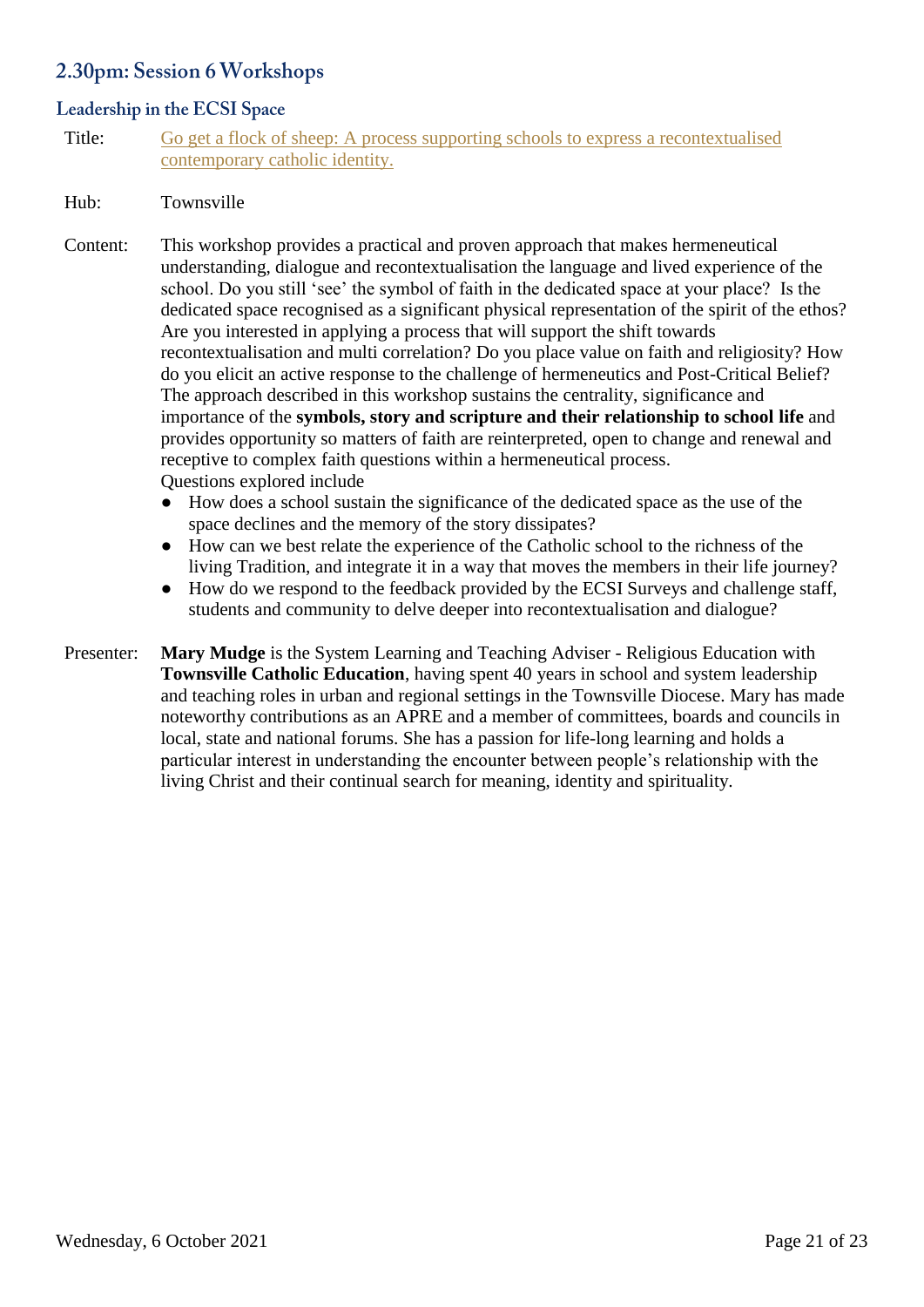#### **Teacher Practice for Recontextualisation**

Title: [Why provocations are a valuable tool in the RE classroom: AKA](https://divinity.zoom.us/meeting/register/tZ0tdeuqqDorHNC30EVZQX8EjFN0llnqKl-D) Sneaky Jesus!

#### Hub: VIC

- Content: This workshop explores how effective use of **provocations in the RE classroom** serves to provide a vehicle that **stimulates student thinking**. These provocations need not be specifically Catholic, rather through scaffolding and the specialist knowledge of the teacher, students are guided towards entering a hermeneutical space. This opens up opportunities for learners to explore how they encounter the provocation in their contemporary world and begin to re-interpret the Catholic Tradition in their own contexts. Questions explored include
	- What criteria needs to be met for provocations to be effective in Recontextualising the Catholic Tradition?
	- How might careful and deliberate use of provocation allow for new meaning to be formed in the attempt to situate the truths of the Gospel in our lives today?
	- Who might be responsible for choosing provocations?

#### Presenters: **Nelson Graham** and **Eloise Meyer**

- **Nelson** works for **Melbourne Archdiocese Catholic Schools** as a Learning Consultant in Religious Education for the Northern Region. From his previous primary schoolbased role as a Religious Education Leader, Nelson brings his experience and love of learning and teaching from school settings into his present role. His main aim in working with teachers is to engage them in experiences of learning and teaching that brings the Catholic Tradition into today's world. Within the parishes he has belonged to, Nelson has been involved in music ministry for over two decades. It is through coupling of the love of song with the Catholic story that Nelson continues to work with adults and students to help them engage in a deeper understanding of the Catholic Faith through music.
- **Eloise** is the Religious Education Leader at **St Ambrose Parish Primary School in Woodend**, Victoria, and is currently studying for a master's degree in educational leadership. She has worked within her own school and others to unpack the Religious Education Curriculum and has previously presented at the Northern Region Network Meeting for Religious Education Leaders. Eloise draws on a rich background in Catholic education and is highly motivated by her knowledge of her students and the community, often using music as a vehicle to engage them, both through Religious Education and in her role as a Performing Arts Teacher and Leader. She is passionate about creating opportunities for meaningful connections with the Catholic Tradition, the Gospel, and the core messages of the Catholic Faith. Eloise's engagement with students, families, teachers, and leaders clearly reflects this passion.